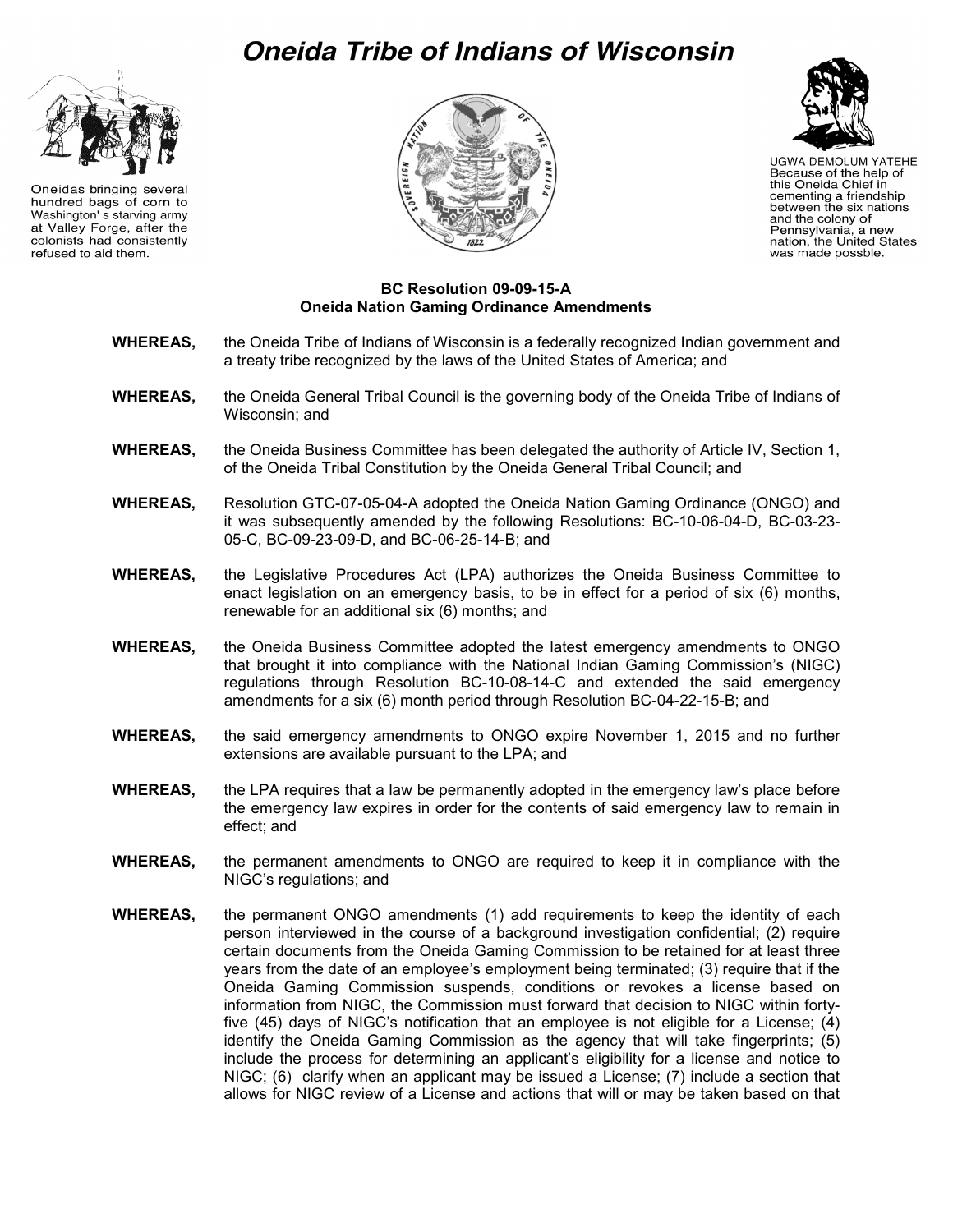review; (8) require the Oneida Gaming Commission to forward a hearing decision regarding a License to NIGC if the License was suspended, conditioned or revoked based on a notification from NIGC; (9) require an approved revenue allocation plan before per capita payments are made using gaming revenues; and (10) clarify how the Rules of Play and Oneida Gaming Minimum Internal Controls are adopted and when they become effective; and

**WHEREAS,** a public meeting on the amendments was held on July 30, 2015 in accordance with the requirements of the LPA; and

**NOW THEREFORE BE IT RESOLVED,** that the attached amendments to ONGO are hereby adopted on a permanent basis pursuant to the LPA's requirements in order to allow the Tribe to partake in gaming activities in compliance with the NIGC's regulations and that any current rules, standards or regulations currently promulgated pursuant to ONGO remain in effect until revisions are sought, at which time to new procedures contained in these ONGO amendments must be followed.

**BE IT FINALLY RESOLVED,** that the attached amendments are effective immediately.

#### **CERTIFICATION**

I, the undersigned, as Secretary of the Oneida Business Committee, hereby certify that the Oneida Business Committee is composed of 9 members of whom 5 members constitute a quorum; 9 members were present at a meeting duly called, noticed and held on the  $9<sup>th</sup>$  day of September, 2015; that the forgoing resolution was duly adopted at such meeting by a vote of 8 members for, 0 members against, and 0 members not voting; and that said resolution has not been rescinded or amended in any way.

 $\bigcup \text{int}$   $\bigcup \text{tr}$ 

Lisa Summers, Tribal Secretary Oneida Business Committee

\*According to the By-Laws, Article I, Section 1, the Chair votes "only in the case of a tie."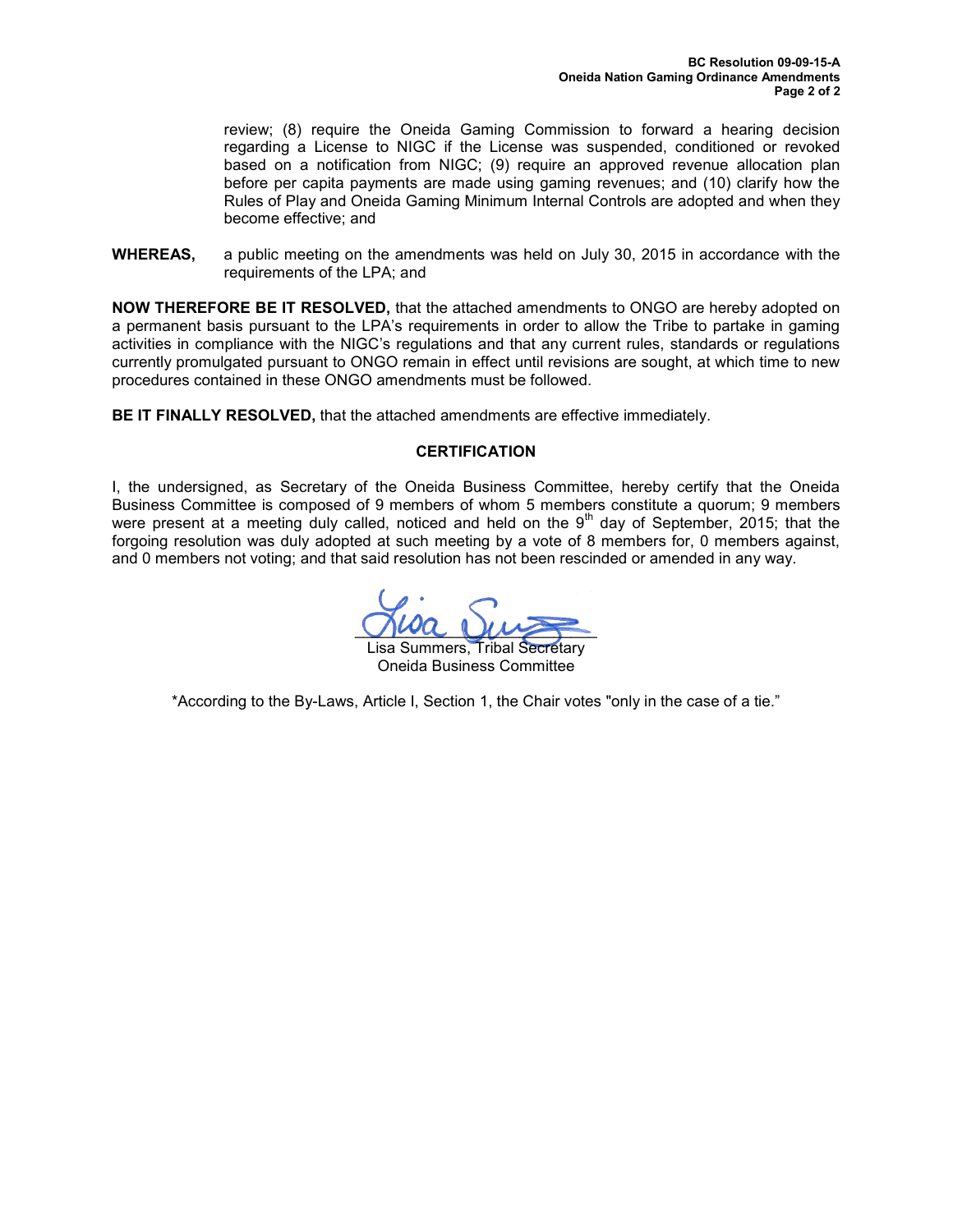# **Chapter 21 Oneida Nation Gaming Ordinance**

#### Thatiwi<sup>-2</sup>Stunya<sup>-tha</sup> Olihwá<sup>-</sup>ke

Matters of interest to where they make the money

| 21.1. Purpose and Policy                                  | 21.11. Licenses, Generally                               |
|-----------------------------------------------------------|----------------------------------------------------------|
| 21.2. Adoption, Amendment, Repeal                         | 21.12. Gaming Employee License                           |
| 21.3. Jurisdiction                                        | 21.13. Gaming Services Licensing and Non-Gaming Services |
| 21.4. Definitions                                         | Permitting                                               |
| 21.5. Oneida Business Committee: Powers and Duties        | 21.14. Gaming Facility License                           |
| 21.6. Oneida Gaming Commission                            | 21.15. Gaming Operator License                           |
| 21.7. Gaming Surveillance: Powers, Duties and Limitations | 21.16. Games                                             |
| 21.8. [Reserved for future use.]                          | 21.17. Allocation of Gaming Funds                        |
| 21.9. Gaming Security Department                          | 21.18. Audits                                            |
| 21.10. Background Investigations                          | 21.19. Enforcement and Penalties                         |

#### **21.1. Purpose and Policy**

21.1-1. *Purpose.* The purpose of this Ordinance is to set forth the laws of the Oneida Tribe of Indians of Wisconsin regarding all Gaming Activities conducted within the jurisdiction set forth in this Ordinance. It is intended to govern the Gaming Activities of all persons, Gaming Employees, consultants, business entities, vendors, boards, committees, commissions and hearing bodies. This Ordinance does not authorize the operation of Gaming by a private person or private entity for gain. This Ordinance shall govern all Gaming Activities occurring on lands under the jurisdiction set forth in this Ordinance and all individuals or entities engaged in Gaming Activities, including those providing goods or services to any person or entity engaged in Gaming Activities.

21.1-2. *Policy.* It is the policy of this Ordinance to ensure that the Oneida Tribe is the primary beneficiary of its Gaming Operations and has the sole proprietary interest, and that Gaming Activities within the jurisdiction set forth in this Ordinance are conducted fairly and honestly, and that all internal departments, enterprises, officials and employees of the Oneida Tribe work cooperatively to advance the best interests of the Oneida Tribe to protect the Tribe's gaming resources, protect the integrity of all Gaming Activities operated under the jurisdiction set forth in this Ordinance and to ensure fairness of all games offered to the Tribe's gaming patrons.

#### **21.2. Adoption, Amendment, Repeal**

21.2-1. *Adoption*. This Ordinance was adopted by the Oneida General Tribal Council by resolution GTC-07-05-04-A and amended by resolutions BC-10-06-04-D, BC-3-23-05-C, BC-9- 23-09-D, BC-06-25-14-B and BC-09-09-15-A.

21.2-2. *Amendment.* This Ordinance may be amended or repealed by the Oneida Business Committee or the Oneida General Tribal Council pursuant to the procedures set out in the Legislative Procedures Act.

21.2-3 *Severability.* Should a provision of this Ordinance or the application thereof to any person or circumstances be held as invalid, such invalidity shall not affect other provisions of this Ordinance which are considered to have legal force without the invalid portions.

21.2-4. In the event of a conflict between a provision of this Ordinance and a provision of another law, the provisions of this Ordinance shall control. Provided that, this Ordinance repeals the following:

(a) BC-04-21-89-D (Adoption of the Oneida Gaming Control Ordinance);

(b) GTC-03-04-91-A (Establishing 7 elected Gaming Commissioners and Bingo standards);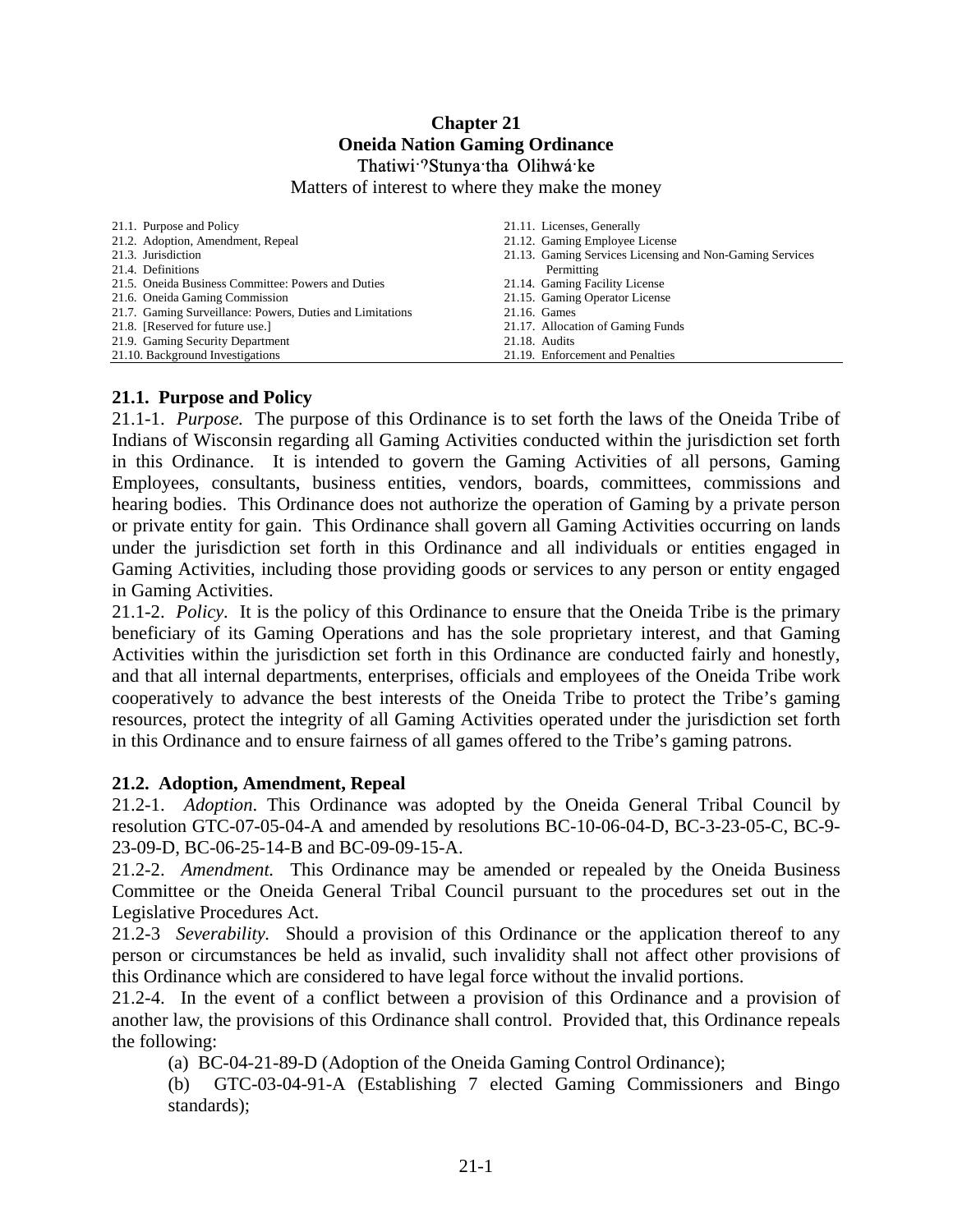(c) GTC-07-06-92-A (Amendments to Gaming SOP Manual);

(d) GTC-07-06-92-B (Adoption of the Comprehensive Gaming Ordinance);

(e) BC-03-16-94-A; (Comprehensive Gaming Ordinance Interpretation); and

(f) BC-04-5-95-D (Amendments to the Comprehensive Gaming Ordinance).

21.2-5. This Ordinance is adopted under authority of the Constitution of the Oneida Tribe of Indians of Wisconsin.

21.2-6. *Name*. This Ordinance is to be known as the Oneida Nation Gaming Ordinance or ONGO.

21.2-7. *Preemptive Authority.* The Gaming Commission shall be the original hearing body authorized to hear licensing decisions as set forth in this Ordinance.

#### **21.3. Jurisdiction**

21.3-1. *Territorial Jurisdiction.* This Ordinance extends to all land within the exterior boundaries of the Reservation of the Tribe, as established pursuant to the 1838 Treaty with the Oneida, 7 Stat. 566*,* and any lands added thereto pursuant to federal law.

21.3-2. *Subject Matter Jurisdiction.* This Ordinance applies to all Gaming conducted within the territorial jurisdiction of the Oneida Tribe as set forth in section 21.3-1.

21.3-3. *Personal Jurisdiction.* This Ordinance governs:

- (a) the Tribe;
- (b) tribal members; and

(c) individuals and businesses leasing, occupying, or otherwise using Tribal Fee Land on the Reservation and all Tribal Trust Land.

### **21.4. Definitions**

21.4-1. This section shall govern the definitions of words and phrases used within this Ordinance. Words and phrases capitalized throughout this document refer to the defined words and phrases in this section. All words or phrases not defined herein shall be used in their ordinary and everyday sense.

(a) *Applicant* means any person or entity who has applied for a License from the Oneida Gaming Commission or the Oneida Business Committee.

 (b) *Background Investigation* means a standard and thorough investigation conducted by the Oneida Tribe in compliance with this Ordinance, Commission regulations, Oneida Gaming Minimum Internal Controls, the IGRA and the Compact. Such investigations may be in cooperation with federal, state, or Tribal law enforcement agencies.

(c) *Class I Gaming* means social games solely for prizes of minimal value or traditional forms of Indian gaming engaged in by individuals as a part of, or in connection with, Tribal ceremonies or celebrations.

(d) *Class II Gaming* means:

(1) The game of chance commonly known as bingo (whether or not electronic, computer or other technologic aids are used in connection therewith) in which:

(A) The game is played for prizes, including monetary prizes, with cards bearing numbers or other designations.

(B) The holder of the card covers such numbers or designations when objects, similarly numbered or designated, are drawn or electronically determined.

(C) The game is won by the first person covering a previously designated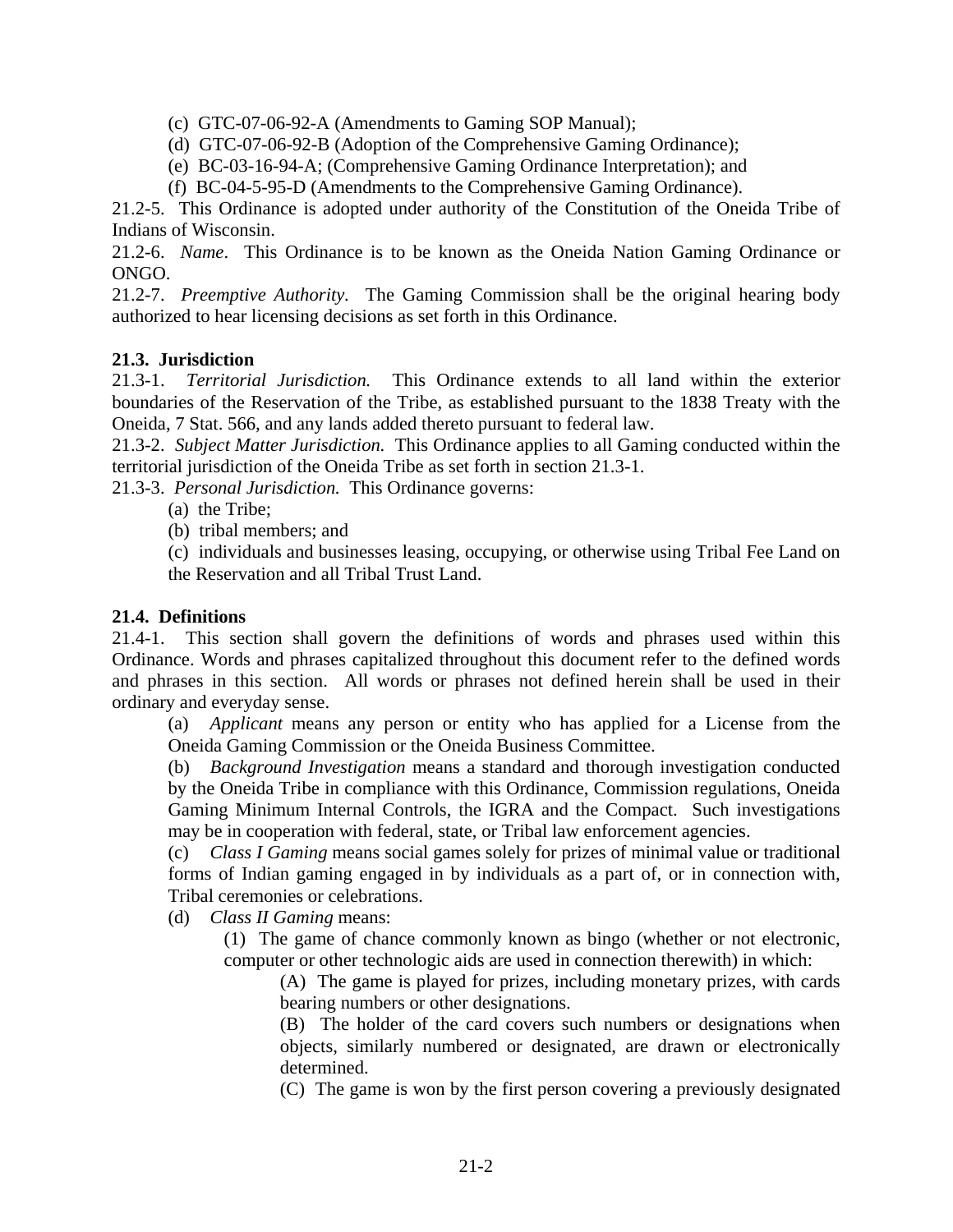arrangement of numbers or designation on such cards, including (if played in the same location) pull-tabs, lotto, punch boards, tip jars, instant bingo and other games similar to bingo.

- (2) Card games that:
	- (A) Are explicitly authorized by the laws of the State; or

(B) Are not explicitly prohibited by the laws of the State and are played at any location in the State, but only if such card games are played in conformity with laws and regulations (if any) of the State regarding hours or periods of operation of such card games or limitations on wagers or pot sizes in such card games. Class II Gaming does not include any banking card games, including baccarat, chemin de fer, or blackjack (twenty-one), or electronic or electro-mechanical facsimiles of any game of chance or slot machines of any kind.

(e) *Class III Gaming* means all forms of Gaming that are not Class I or Class II.

(f) *Commission* means the Oneida Gaming Commission as established by this Ordinance.

(g) *Commissioner* means a duly elected member of the Oneida Gaming Commission.

(h) *Compact* means the 1991 Tribe-State Gaming Compact between the Tribe and the State of Wisconsin as amended and any future amendments or successor compact entered into by the Tribe and State and approved by the Secretary of the United States Department of Interior.

(i) *Compliance Certificate* means a certificate issued by an agency with the authority and responsibility to enforce applicable environmental, health or safety standards, which states that a Gaming Facility complies with these standards.

(j) *Environmental Assessment* means a document prepared and issued in compliance with the National Environmental Policy Act of 1969, 42 U.S.C. sec. 4321 et seq., and all related Federal regulations.

(k) *Fraud* means any act of trickery or deceit used to or intended to gain control or possession of the property of another.

(l) *Games*, *Gaming*, or *Gaming Activity* means all forms of any activity, operation, or game of chance that is considered Class II or Class III Gaming, provided that this definition does not include Class I Gaming.

(m) *Gaming Employee* means any person employed by a Gaming Operation.

(n) *Gaming Facility* or *Gaming Facilities* means any location or structure, stationary or movable, wherein Gaming is permitted, performed, conducted, or operated. Gaming Facility does not include the site of a fair, carnival, exposition, or similar occasion.

(o) *Gaming Operation* means the conduct of Gaming Activities and related business activities in Gaming Facilities and areas where Gaming Employees are employed or assigned.

(p) *Gaming Operator* means the Tribe, an enterprise owned by the Tribe, or such other entity of the Tribe as the Tribe may from time to time designate as the wholly-owned entity having full authority and responsibility for the operation and management of Gaming Operations.

(q) *Gaming Services* means the provision of any goods and services, except legal services and accounting services, to a Gaming Operation, including, but not limited to, equipment, transportation, food, linens, janitorial supplies, maintenance, or security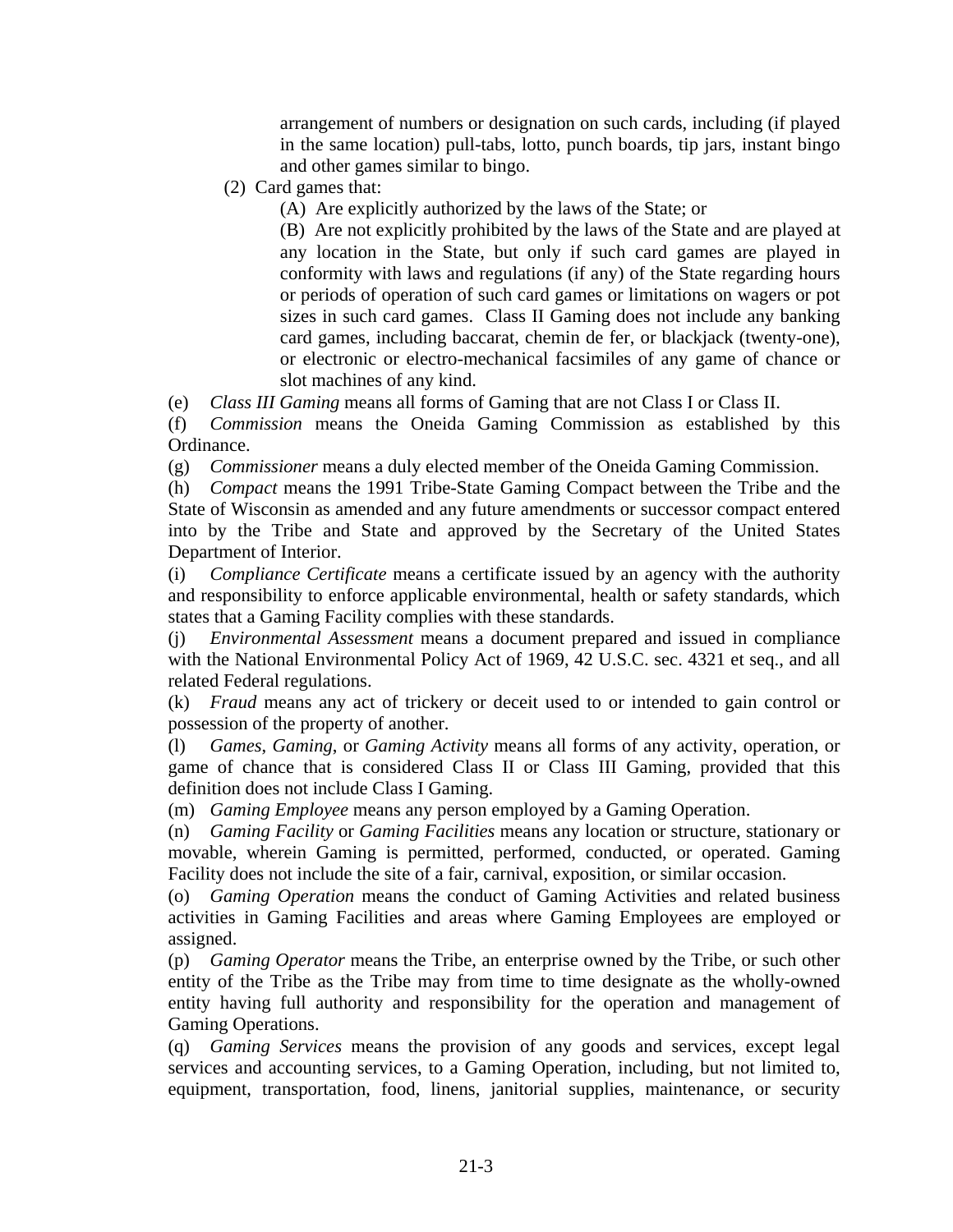services.

(r) *Indian Gaming Regulatory Act* or *IGRA* means Public Law 100-497, 102 Stat. 2426, 25 U.S.C. sec. 2701, *et seq*., as amended.

(s) *Judiciary* means the judicial system that was established by Oneida General Tribal Council resolution GTC #1-07-13-B to administer the judicial authorities and responsibilities of the Tribe.

(t) *License* means a certificate or other document that represents the grant of a revocable authorization to conduct the licensed activity. A License must be supported by a physical document, badge, certification or other physical manifestation of the issuance of the revocable authorization to conduct the licensed activity.

(u) *Licensee* means a person or entity issued a valid License.

(v) *NIGC* means the National Indian Gaming Commission.

(w) *Oneida Business Committee* means the elected governing body of the Tribe exercising authority delegated from the Oneida General Tribal Council of the Oneida Tribe of Indians of Wisconsin under Article IV of the Constitution and By-laws for the Oneida Tribe of Indians of Wisconsin, approved December 21, 1936, as thereafter amended.

(x) *Oneida General Tribal Council* means the governing body of the Oneida Tribe of Indians of Wisconsin as determined by the Tribe's Constitution.

(y) *Ordinance or ONGO* means the Oneida Nation Gaming Ordinance as it may from time to time be amended.

(z) *Regulatory Incident* means the occurrence of any event giving rise to a potential or alleged non-compliance with a gaming regulation, ordinance, law or policy involving any person or Licensee on the premises of a Gaming Facility.

(aa) *Remediation* means efforts taken to reduce the source and migration of environmental contaminants at a site.

(bb) *Reservation* means all lands within the exterior boundaries of the Reservation of the Oneida Tribe of Indians of Wisconsin, as created pursuant to the 1838 Treaty with the Oneida, 7 Stat. 566, and any lands added thereto pursuant to federal law.

(cc) *Senior Gaming Management* means the gaming general manager, assistant gaming general managers, gaming directors and assistant gaming directors.

(dd) *State* means the State of Wisconsin, its authorized officials, agents and representatives.

(ee) *Tribe* means the Oneida Tribe of Indians of Wisconsin.

(ff) *Tribal Fee Land* means all land to which the Tribe holds title in fee simple.

(gg) *Tribal Trust Land* means all land to which the United States holds title for the benefit of the Tribe pursuant to federal law.

#### **21.5. Oneida Business Committee: Powers and Duties**

21.5-1. The Oneida Business Committee retains the power and duty to enter into agreements or compacts with the State under the Indian Gaming Regulatory Act.

21.5-2. The Oneida Business Committee retains the power and duty to enter into agreements with local governments and other Tribal governments for services or cooperative ventures for the Gaming Operations.

21.5-3. The Oneida Business Committee has the exclusive power and duty to enter into contracts and agreements affecting the assets of the Tribe, except for those assets that were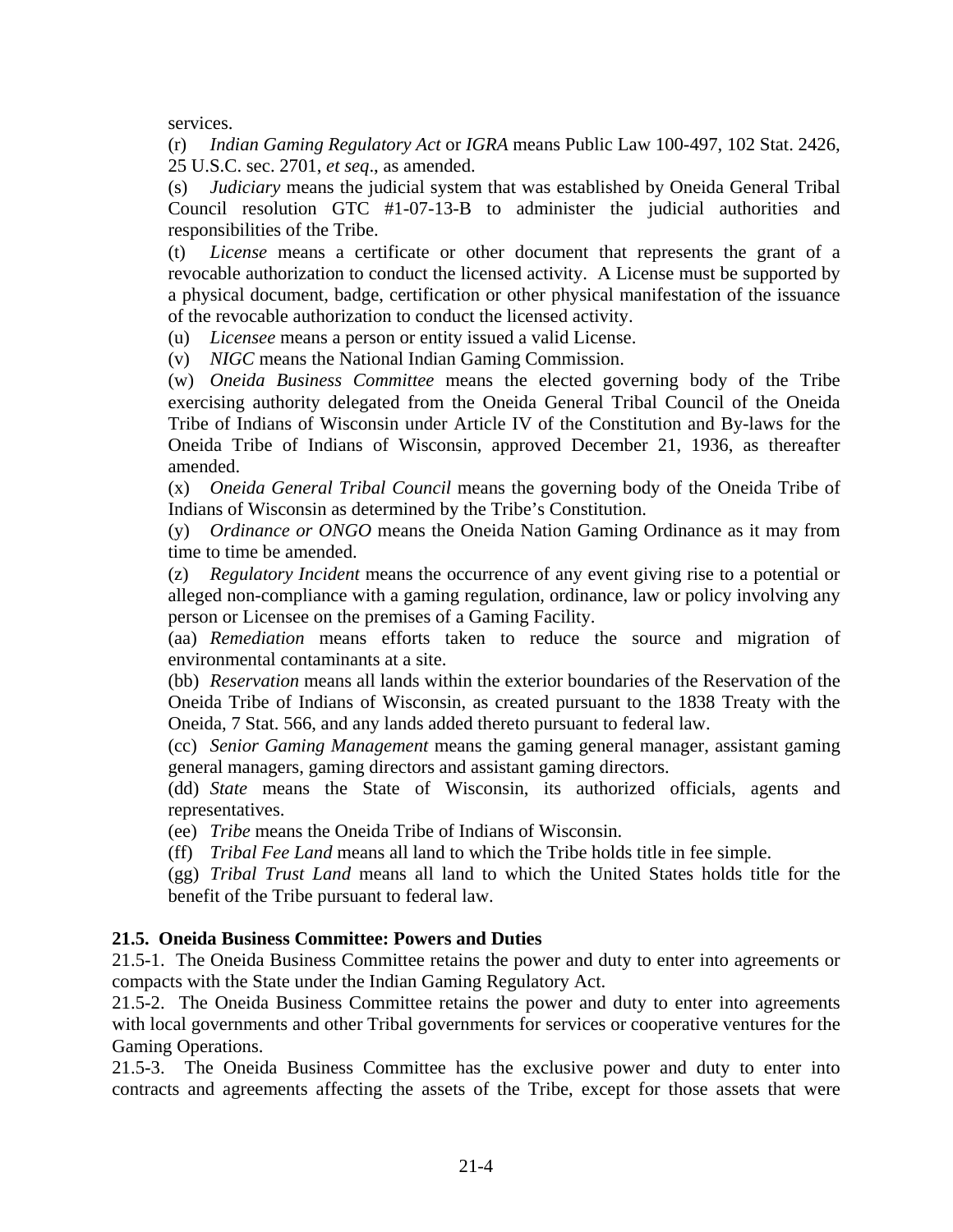placed under the responsibility of the Oneida Land Commission under Chapter 67, Real Property Law.

21.5-4. The Oneida Business Committee delegates to the Commission, as set out in section 21.6- 14, certain authorities and responsibilities for the regulation of Gaming Activities, Gaming Operations, Gaming Operators, Gaming Employees, Gaming Facilities, Gaming Services, and enforcement of laws and regulations, as identified in this Ordinance.

21.5-5. The Oneida Business Committee retains the duty and responsibility to safeguard all funds generated by the Gaming Operations and all other authorities and responsibilities not delegated by a specific provision of this Ordinance.

21.5-6. The Chairperson of the Tribe must be the designated and registered agent to receive notice of violations, orders, or determinations which are issued pursuant to the Indian Gaming Regulatory Act and the Compact.

#### **21.6. Oneida Gaming Commission**

21.6-1. *Establishment and Purpose.* The Oneida Business Committee has established the Oneida Gaming Commission for the purpose of regulating all Gaming Activities. The Commission is an elected body comprised of four (4) members, provided that, the Oneida Business Committee may, upon request of the Commission, increase the number of Commissioners by resolution without requiring amendment of this Ordinance.

21.6-2. *Location and Place of Business.* The Commission shall maintain its offices and principal place of business within the Reservation.

21.6-3. *Duration and Attributes.* The Commission will have perpetual existence and succession in its own name, unless dissolved by Tribal law. Operations of the Commission must be conducted on behalf of the Tribe for the sole benefit of the Tribe and its members. The Tribe reserves unto itself the right to bring suit against any person or entity in its own right, on behalf of the Tribe, or on behalf of the Commission, whenever the Tribe considers it necessary to protect the sovereignty, rights, and interests of the Tribe or the Commission.

21.6-4. *Sovereign Immunity of the Tribe.*

(a) All inherent sovereign rights of the Tribe with regard to the existence and activities of the Commission are hereby expressly reserved.

(b) The Tribe confers upon the Commission sovereign immunity from suit as set forth in the Tribe's Sovereign Immunity Ordinance.

(c) Nothing in this Ordinance nor any action of the Commission may be construed to be a waiver of its sovereign immunity or that of the Tribe, or consent by the Commission or the Tribe to the jurisdiction of the Judiciary, the United States, any state, or any other tribe, or consent by the Tribe to any suit, cause of action, case or controversy, or the levy of any judgment, lien, or attachment upon any property of the Commission or the Tribe.

21.6-5. *Requirements of Commission Membership.*

(a) *Qualifications*. Candidates for election or appointment to the Commission must be at least twenty-one (21) years of age on the day of the election or on the day of appointment. In addition, candidates for election to the Commission shall meet the following qualifications within five (5) business days after a caucus for elected positions on the Commission. Candidates for appointment to the Commission shall meet the following qualifications on the day of appointment to a vacancy on the Commission under section 21.6-13:

(1) Be an enrolled member of the Tribe;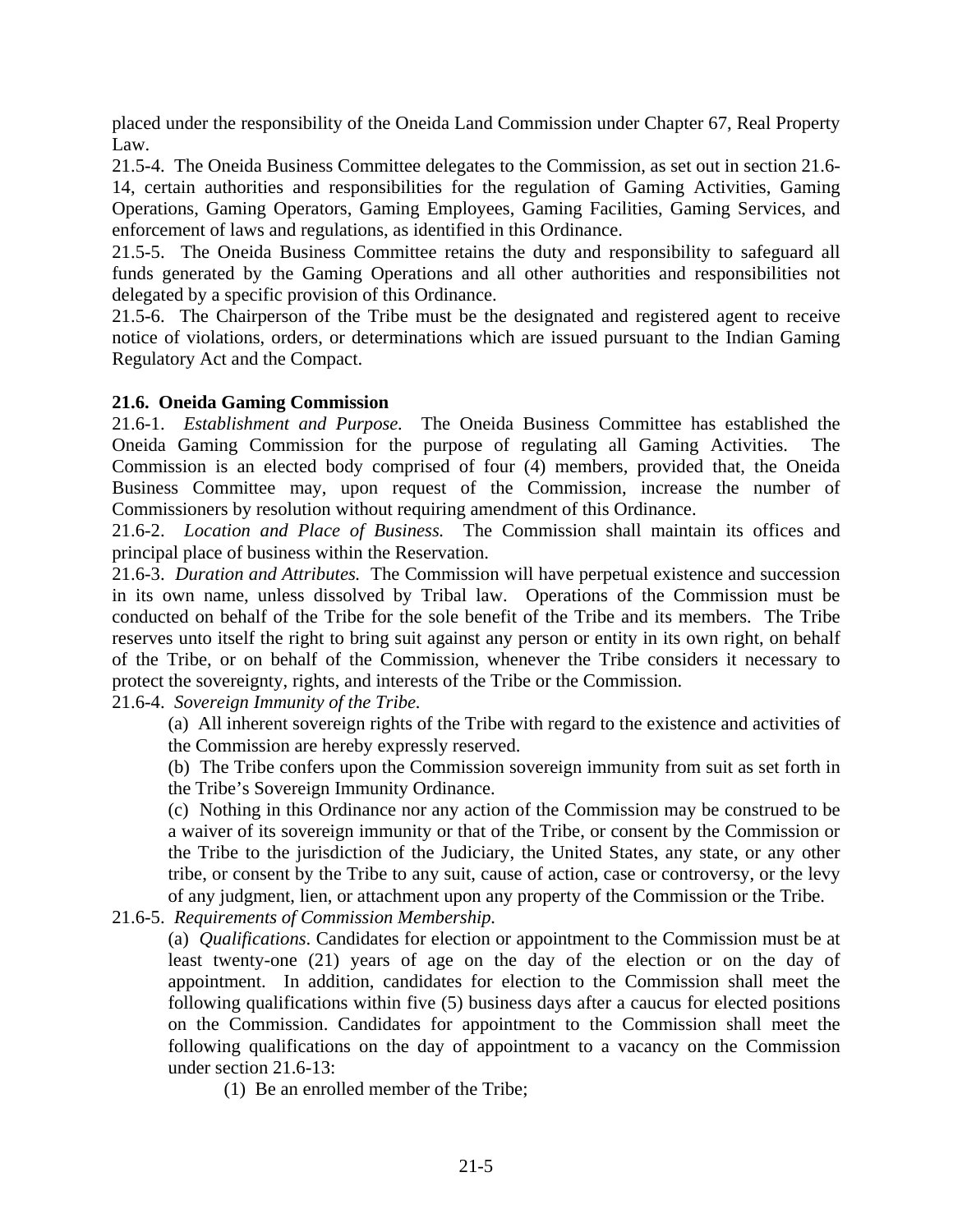(2) Have a minimum of three (3) years of education experience, employment experience and/or regulatory experience in Gaming Operations related to Gaming Activity, Gaming law, Gaming control or regulation, or Gaming accounting or of any combination of the foregoing; and

(3) Meet all other qualifications set forth in this Ordinance.

(b) *Conflict of Interest.* No person may be considered for election or appointment as a Commissioner until the candidate has disclosed all conflicts of interest as defined by the Oneida Conflict of Interest Policy.

(c) *Background Investigation.* No person may be considered for election or appointment as a Commissioner until a preliminary Background Investigation has been completed and the person has been found to meet all qualifications.

(d) Swearing into office is subject to a Background Investigation regarding the qualifications set forth in sections 21.6-5 and 21.6-6 upon being elected or appointed to office.

21.6-6. Unless pardoned for activities under subsection (a) and/or (d) by the Tribe, or pardoned for an activity under subsection (a) and/or (d) by another Federally-recognized Indian Tribe for an action occurring within the jurisdiction of the Federally-recognized Indian Tribe, or pardoned for an activity under subsection (a) and/or (d) by the State or Federal government, no individual may be eligible for election or appointment to, or to continue to serve on, the Commission, who:

(a) Has been convicted of, or entered a plea of guilty or no contest to, any of the following: $<sup>1</sup>$ </sup>

(1) Any gambling-related offense;

i

(2) Any offense involving Fraud or misrepresentation;

(3) Any offense involving a violation of any provision of chs. 562 or 565, Wis. Stats., any rule promulgated by the State of Wisconsin Department of Administration, Division of Gaming or any rule promulgated by the Wisconsin Racing Board;

(4) A felony not addressed in paragraphs 1, 2, or 3, during the immediately preceding ten (10) years; or

(5) Any offense involving the violation of any provision of Tribal law regulating the conduct of Gaming Activities, or any rule or regulation promulgated pursuant thereto.

(b) Has been determined by the Tribe to be a person whose prior activities, criminal record if any, or reputation, habits, and associations pose a threat to the public interest or to the effective regulation and control of Gaming, or create or enhance the dangers of unsuitable, unfair, or illegal practices, methods, or activities in the operation of Gaming or the carrying on of the business and financial arrangements incidental thereto;

(c) Possesses a financial interest in or management responsibility for any Gaming Activity or Gaming Services vendor;

(d) Has been convicted of a crime involving theft, Fraud, or conversion against the Tribe;

<sup>&</sup>lt;sup>1</sup> This section taken substantially from Section IX of the Tribe-State Gaming Compact.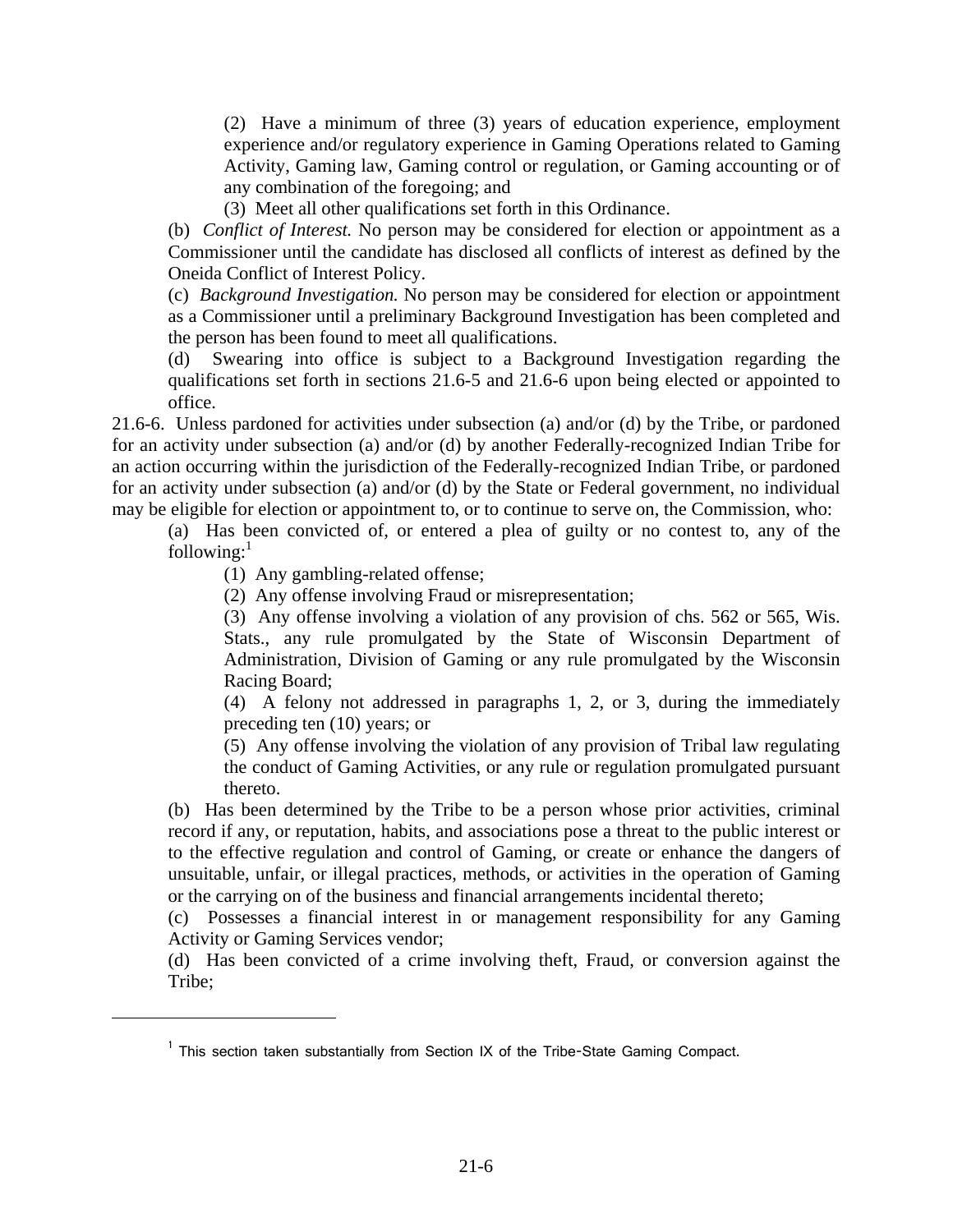(e) Has been removed from any office pursuant to the Oneida Removal Law within the past five (5) years; or

(f) Is a sitting Commissioner whose term is not concluded at the time of that election or appointment action.

21.6-7. *Term of Office.* Commissioners shall serve five (5) year terms and shall serve until a successor takes the oath of office. Terms of office must be staggered.

21.6-8. *Official Oath*. Each Commissioner shall take the official oath at a regular or special Oneida Business Committee meeting prior to assuming office. Upon being administered the oath of office, a Commissioner shall assume the duties of office and must be issued a security card setting forth his or her title and term of office.

21.6-9. *Full-time Status.* The Commission shall identify the appropriate work schedule for its members. Each Commissioner shall perform his or her duties and responsibilities on a full-time basis and shall devote his or her entire work and professional time, attention and energies to Commission business, and may not, during his or her tenure in office, be engaged in any other profession or business activity that may impede the Commissioner's ability to perform duties on behalf of the Commission or that competes with the Tribe's interests.

21.6-10. *Bylaws.* The Commission shall adopt bylaws subject to review and approval by the Oneida Business Committee.

21.6-11. *Budget and Compensation.* The Commission shall function pursuant to an annual budget. The Oneida Business Committee shall submit the operating budget of the Commission for approval in the same fashion as all other Tribal budgets. Compensation of Commissioners is not subject to the Tribe's Comprehensive Policy Governing Boards, Committees, and Commissions, but must be established by the Commission in a manner consistent with the Commission's internal rules and bylaws. The Commission shall adopt internal rules consistent with the existing Tribal accounting practices to verify its budgetary expenditures.

21.6-12. *Removal.* Removal of Commissioners must be pursuant to the Oneida Removal Law.

21.6-13. *Vacancies.* Any vacancy in an unexpired term of office, however caused, must be filled by appointment by the Oneida Business Committee of a person qualified pursuant to sections 21.6-5 and 21.6-6 pursuant to the Comprehensive Policy Governing Boards, Committees and Commissions.

21.6-14. *Authority and Responsibilities.* Subject to any restrictions contained in this Ordinance or other applicable law, the Commission is vested with powers including, but not limited to the following:

(a) To exercise all power and authority necessary to effectuate the gaming regulatory purposes of this Ordinance, IGRA, Oneida Gaming Minimum Internal Controls, and the Compact. Unless otherwise indicated in this Ordinance or Commission regulation, or authorized by majority vote of the Commission, no Commissioner may act independently of the Commission. Any such action may constitute grounds for removal.

(b) To promote and ensure the integrity, security, honesty, and fairness of the regulation and administration of Gaming.

(c) To draft, and approve, subject to review and adoption by the Oneida Business Committee, regulations pursuant to this Ordinance for the regulation of all Gaming Activity, including processes for enforcement of such regulations consistent with Tribal law.

(d) To draft and approve the Rules of Play and Oneida Gaming Minimum Internal Controls; provided that, Rules of Play and Oneida Gaming Minimum Internal Controls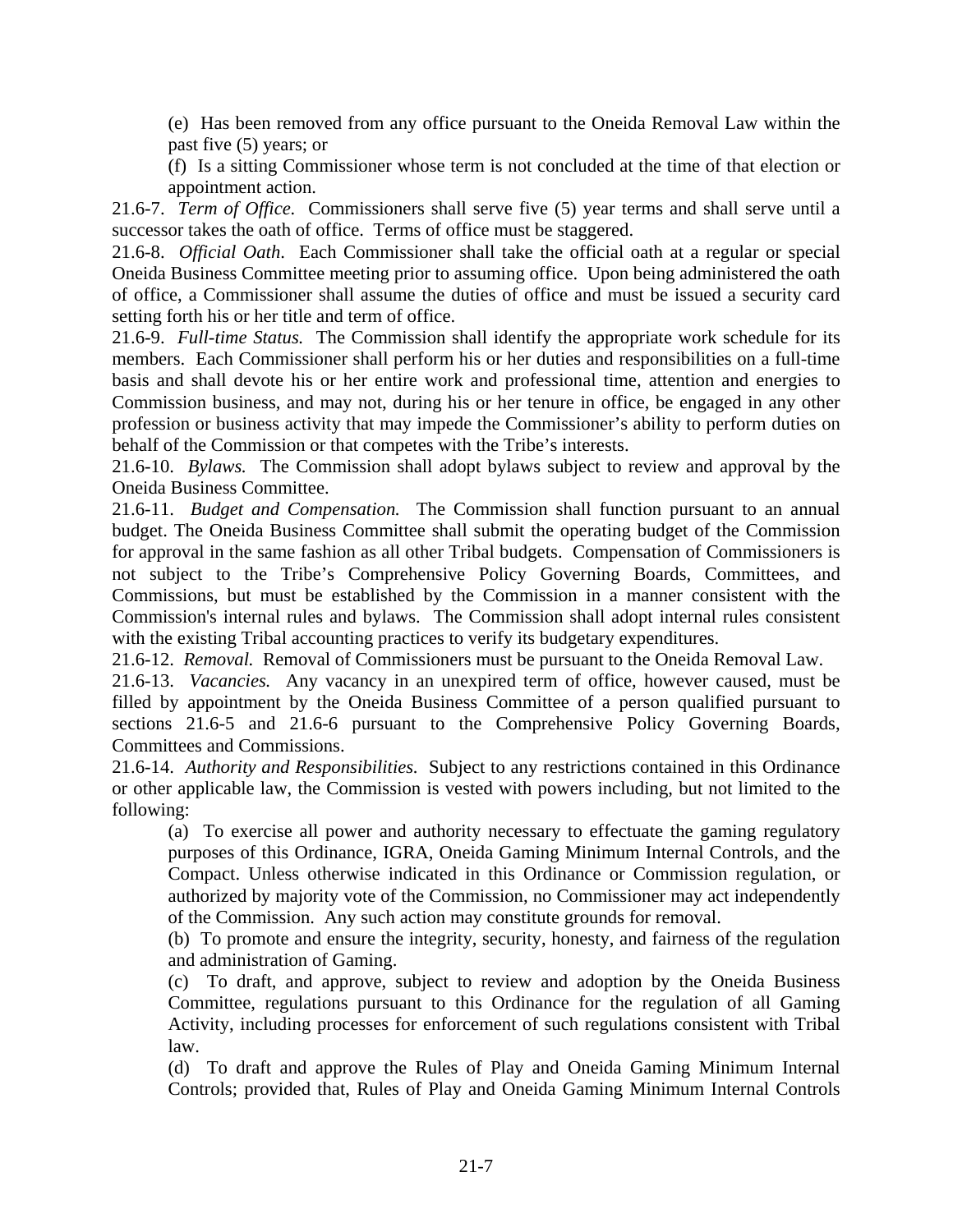require review and comment by Senior Gaming Management prior to approval by the Commission and are subject to review by the Oneida Business Committee.

(1) Rules of Play and Oneida Gaming Minimum Internal Controls are minimum standards with which the Gaming Operations are required to comply and are audited against.

(2) Comments received from Senior Gaming Management must be included in any submission to the Oneida Business Committee.

(3) Rules of Play and Oneida Gaming Minimum Internal Controls are effective upon adoption by the Commission. The Commission shall provide notice of adoption of the Rules of Play and/or Oneida Gaming Minimum Internal Controls to the Oneida Business Committee at the next available regularly scheduled Oneida Business Committee meeting following such adoption. If the Oneida Business Committee has any concerns and/or requested revisions upon review of the Rules of Play and Oneida Gaming Minimum Internal Controls, the Commission shall work with the Oneida Business Committee to address such concerns and/or requested revisions.

(A) Unless the Oneida Business Committee repeals the Rules of Play and/or the Oneida Gaming Minimum Internal Controls adopted by the Commission, they will remain in effect while the Commission and the Oneida Business Committee jointly work to amend the Rules of Play and/or the Oneida Gaming Minimum Internal Controls adopted by the Commission.

(i) Should the Oneida Business Committee repeal the Rules of Play and/or the Oneida Gaming Minimum Internal Controls adopted by the Commission, the Rules of Play and/or the Oneida Gaming Minimum Internal Controls that were in effect immediately previous to those repealed will be automatically reinstated and effective immediately upon the repeal of the Rules of Play and/or the Oneida Gaming Minimum Internal Controls adopted by the Commission.

(B) If the Commission does not receive written notice from the Oneida Business Committee of intent to repeal or amend the Rules of Play and/or the Oneida Gaming Minimum Internal Controls within thirty (30) days of the date the Oneida Business Committee is provided notice of the Rules of Play and/or the Oneida Gaming Minimum Internal Controls adopted by the Commission, they will remain in effect as adopted by the Commission. (C) Should the Oneida Business Committee pursue amendments to the Rules of Play and/or the Oneida Gaming Minimum Internal Controls adopted by the Commission, the amendments must be completed through one (1) of the following actions within six (6) months from the date the amendments are initiated by the Oneida Business Committee:

(i) if the Commission and the Oneida Business Committee reach an agreement as to the content of the amendments, the Commission must adopt revised Rules of Play and/or the Oneida Gaming Minimum Internal Controls that have been discussed with and agreed upon by the Oneida Business Committee; or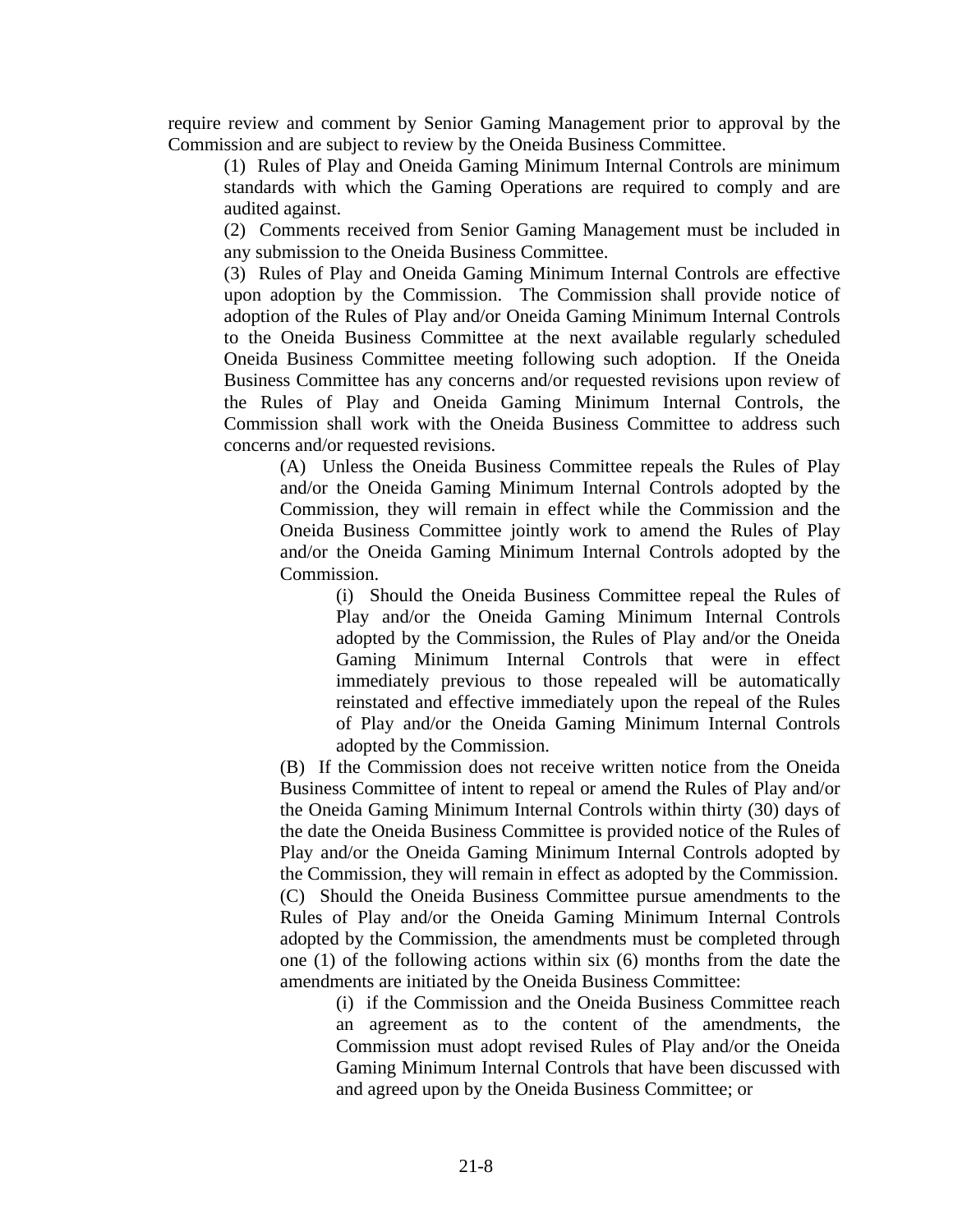(ii) if the Commission and the Oneida Business Committee do not reach an agreement as to the content of the amendments, the Oneida Business Committee may adopt revised Rules of Play and/or the Oneida Gaming Minimum Internal Controls that incorporate the amendments it deems necessary.

(D) If revised Rules of Play and/or Oneida Gaming Minimum Internal Controls are not adopted by either the Commission or the Oneida Business Committee within six (6) months from the date the amendments are initiated by the Oneida Business Committee, the Rules of Play and/or the Oneida Gaming Minimum Internal Controls originally adopted by the Commission will remain in effect.

 (e) To prepare proposals, including budgetary and monetary proposals, which might enable the Tribe to carry out the purpose and intent of this Ordinance, and to submit the same for consideration by the Oneida Business Committee; provided, however, that no such proposal shall have any force or effect unless it is approved by the Oneida Business Committee.

(f) To monitor and enforce all laws and regulations governing the operation and conduct of all Gaming Activities, including the ongoing monitoring of Licenses, subject to this Ordinance and/or regulations setting forth hearing or enforcement processes.

(g) To monitor and investigate all Gaming Operators for compliance with internal audits, and external audits.

(h) To inspect, examine, and photocopy all papers, books, and records of Gaming Activities and any other matters necessary to carry out the duties pursuant hereto, provided that, all photocopies of documents must be maintained in a confidential manner or in the same manner as the original.

(i) To grant, deny, revoke, condition, suspend or reinstate the Licenses of Gaming Employees, Gaming Services vendors, and Gaming Operators.

(j) To conduct hearings relating to Licenses issued under this Ordinance by the Commission.

(k) To review all vendors doing business with the Gaming Operator to verify that such persons or entities hold a valid License, where required, to do business with a Gaming Operator.

(l) To retain professional advisors such as attorneys, law enforcement specialists, and Gaming professionals consistent with Tribal law and practices.

(m) To arbitrate, negotiate, or settle any dispute to which it is a party and which relates to its authorized activities.

(n) To act as the designated agent to receive all regulatory notices not included in section 21.5-6.

(o) To investigate all Regulatory Incidents.

(p) To issue warnings or notices of violation, in accordance with regulations, to Gaming Operators and Licensees for non-compliance with the Compact, Oneida Gaming Minimum Internal Controls, Rules of Play, IGRA, or this Ordinance.

(q) To make determinations regarding suitability for licensing.

(r) To establish an administrative structure by regulation to carry out its authority and responsibilities.

(s) To establish, where needed, additional processes for conducting licensing hearings by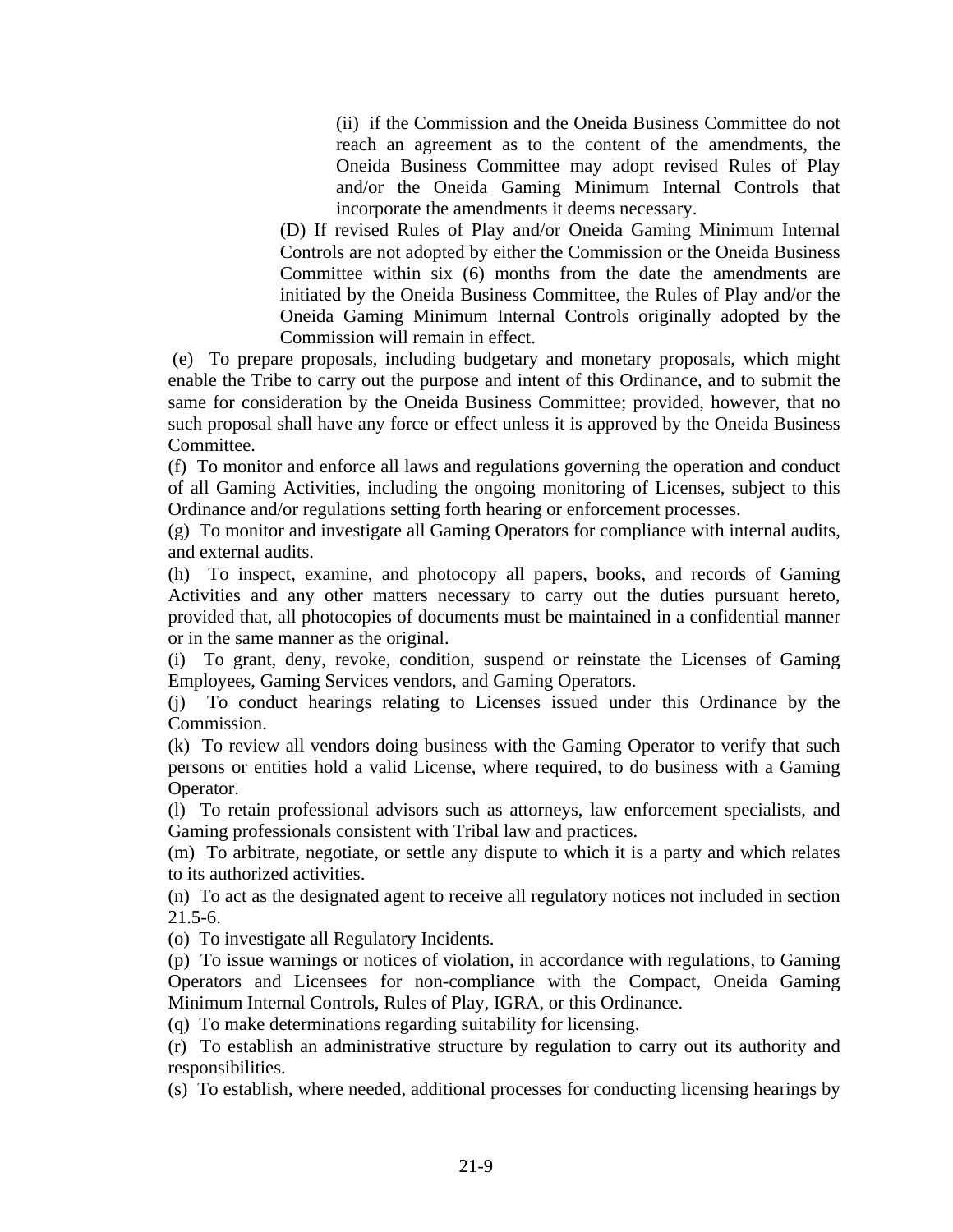regulation.

(t) To establish and collect fees for processing License applications by regulation.

(u) To establish and impose a point system for findings of regulatory violations by any Gaming Employee by regulation.

(v) To establish and impose a fine system for findings of regulatory violations by any Gaming Services vendor or permittee by regulation.

(w) To approve procedures that provide for the fair and impartial resolution of patron complaints.

21.6-15. *Reporting Requirements.* The Commission shall adhere to the following reporting requirements:

(a) A true, complete and accurate record of all proceedings of the Commission must be kept and maintained;

(b) Complete and accurate minutes of all Commission meetings must be filed with the Secretary of the Oneida Business Committee within thirty (30) days of their approval by the Commission;

(c) Quarterly, or as may be directed by the Oneida Business Committee, reports of the Commission's activities, including information regarding funding, income and expenses and any other matters to which the parties may agree, must be submitted to the Oneida Business Committee.

21.6-16. *Oneida Gaming Commission Personnel.* The Commission shall hire an Executive Director who is responsible for hiring and managing the personnel of the Commission. The Executive Director shall hire such personnel as is necessary to assist the Commission to fulfill its responsibilities under this Ordinance, the IGRA, and the Compact, and all regulations including the Oneida Gaming Minimum Internal Controls. The Executive Director and personnel of the Commission must be hired through the Tribe's regular personnel procedure and are subject to its personnel policies and salary schedules. The Executive Director and personnel shall meet the requirements set forth in section 21.12-3 at hiring and during employment.

# **21.7. Gaming Surveillance: Powers, Duties and Limitations**

21.7-1. *Purpose*. The purpose of Gaming Surveillance is to observe and report Regulatory Incidents to the Commission and Gaming General Manager to provide for the regulation, operation, and compliance of Gaming Activities under this Ordinance. Gaming Surveillance is a department within the Commission's administrative structure and supervision must be identified within the organizational chart adopted by the Commission, provided that nothing in the designation of supervisory responsibility may be deemed to prohibit the responsibility of Gaming Surveillance to provide information and/or video and/or audio records to the parties identified in section 21.7-3.

21.7-2. Gaming Surveillance shall be responsible for all Gaming surveillance activities including, but not limited to, equipment and maintenance of equipment, observation and reporting of all persons to include Gaming Employees, customers, consultants, and Gaming Services vendors.

21.7-3. Surveillance personnel shall provide to Senior Gaming Management, the Commission, or Gaming Security a copy of any time-recorded video and accompanying audio (if available) within twenty-four (24) hours of request.

21.7-4. Gaming Surveillance shall:

(a) Develop, implement and maintain written policies and procedures for the conduct and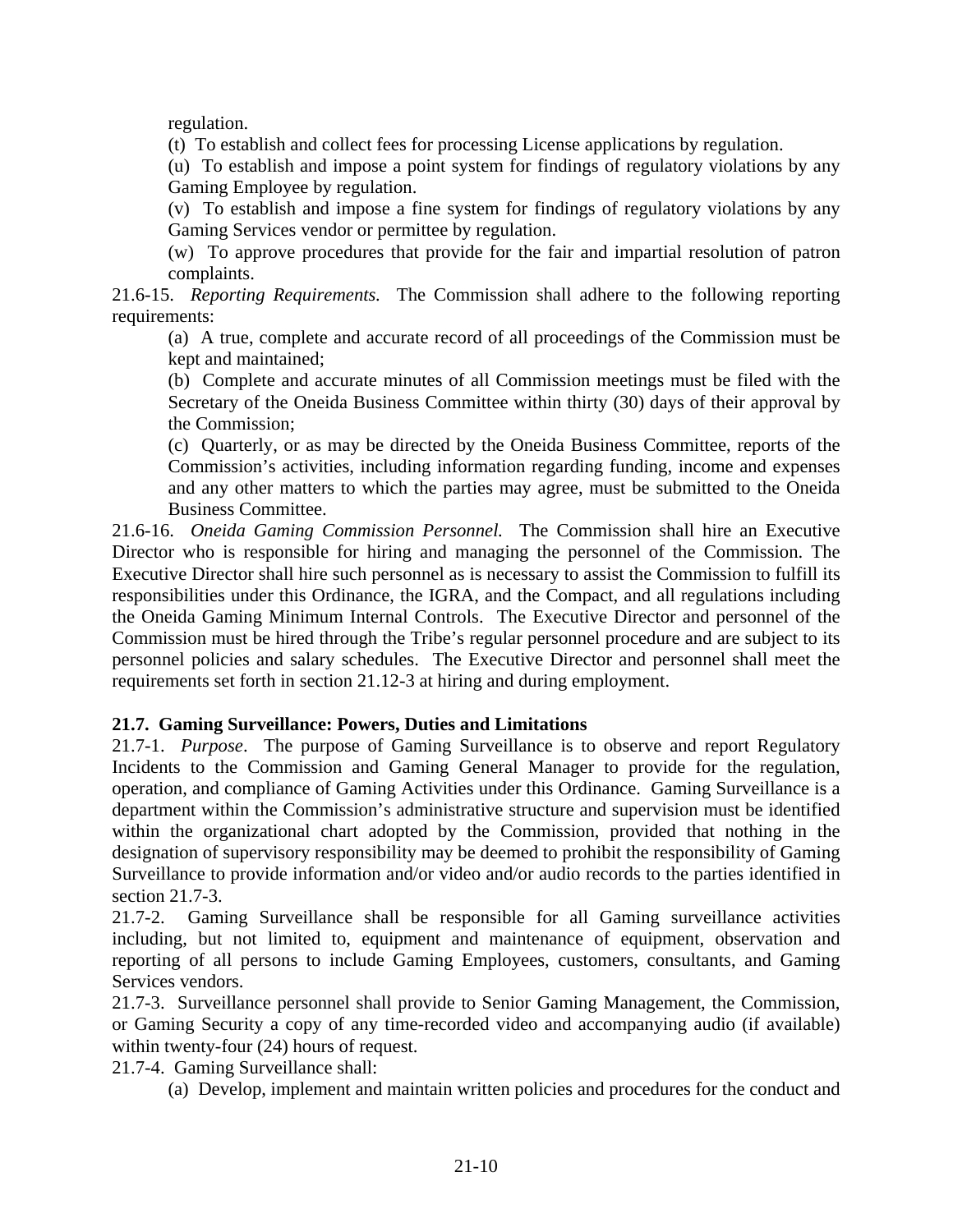integrity of the Surveillance Department.

(b) Develop, implement and maintain additional procedures governing the use and release of the surveillance recordings or reports.

(c) Work cooperatively with the Gaming Security Department to carry out its official duties and to coordinate its activities in order to effectuate the protection of patrons and the assets of the Gaming Operation.

(d) Develop, implement and maintain written policies and procedures for implementation of duties and responsibilities identified with the Oneida Gaming Minimum Internal Controls, subject to approval by the Commission.

## **21.8. [Reserved for future use.]**

#### **21.9. Gaming Security Department**

21.9-1. *Purpose*. The Gaming Security Department is a department within the Oneida Police Department. The purpose of the Gaming Security Department is to protect Gaming assets, patrons and Gaming Employees from an activity, repeat activity, or ongoing activities which could injure or jeopardize Gaming assets, patrons and Gaming Employees and report these activities to the Oneida Police Department for further review and/or investigation. Provided that, all reports of the Gaming Security Department must be copied to the Commission.

21.9-2. *Reporting*. The Oneida Police Department, Gaming General Manager and the Commission shall enter into an agreement, subject to ratification by the Oneida Business Committee, which describes their responsibilities and reporting requirements under this Ordinance.

21.9-3. The Gaming Security Department shall:

(a) Develop, implement and maintain written policies and procedures for the conduct and integrity of Gaming Security, as identified in the Oneida Gaming Minimum Internal Controls and subject to approval by the Commission.

(b) Develop, implement and maintain additional procedures governing the use and release of the investigation reports.

(c) Work cooperatively with Gaming Surveillance to carry out its official duties and to coordinate activities between the departments.

21.9-4. *Investigations.* This section is intended to authorize report gathering, information gathering, and preliminary review, to be conducted by the Gaming Security Department.

#### **21.10. Background Investigations**

21.10-1. The Human Resources Department and the Commission shall enter into an agreement, subject to ratification by the Oneida Business Committee, for carrying out Background Investigations for employees as required under this Ordinance.

21.10-2. Background Investigations must be conducted on all persons or entities as specified under this Ordinance. All Background Investigations must be conducted to ensure that the Tribe in its Gaming Operations may not employ or contract with persons whose prior activities, or reputation, habits and associations pose a threat to the public interest or to the effective regulation of Gaming, or create or enhance the dangers of unsuitable, unfair or illegal practices and methods in the conduct of such Gaming. The identity of any person interviewed in order to conduct a Background Investigation must be confidential.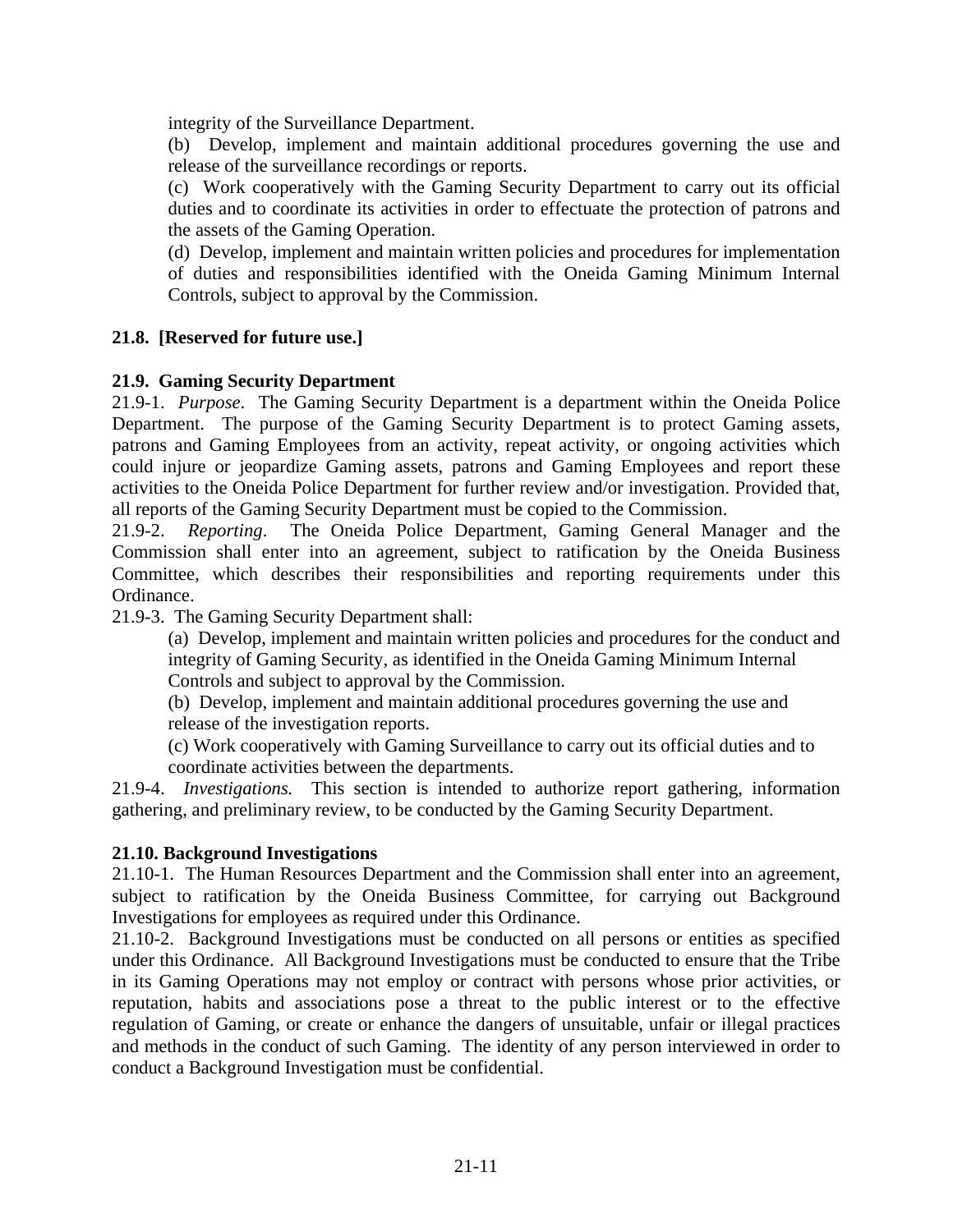## **21.11. Licenses, Generally**

21.11-1. The Commission shall adopt procedures that ensure the efficient and orderly processing of all applications for a License. All Gaming Employees, Gaming Services vendors, and Gaming Operators shall apply for a License from the Commission prior to their participation in any Gaming Activity. All Gaming Facilities must be licensed by the Oneida Business Committee.

21.11-2. *Temporary License.* All Applicants, upon receipt by the Commission of a completed application for a License and completion of a preliminary Background Investigation, may receive a temporary license for a ninety (90) day period, unless a Background Investigation of the application demonstrates grounds to disqualify the Applicant. Such temporary license, as defined in this section, permits the Licensee to engage in such activities and pursuant to any terms and conditions imposed and specified by the Commission. The temporary license is valid until either replaced by a License, the ninety (90) day temporary license period has concluded, or the temporary license is cancelled by the Commission, whichever occurs first.

21.11-3. *Revocable.* A License is revocable only in accordance with the procedures set forth in this Ordinance. A Licensee has only those rights and protections regarding a License granted in this Ordinance.

21.11-4. All Applicants:

(a) Consent to the release of any information relevant to the Applicant's Background Investigation by any person or entity in possession of such information.

(b) Consent to the jurisdiction of the Tribe and are subject to all applicable Tribal, Federal, and State laws, regulations, and policies.

21.11-5. All Licensees are subject to ongoing review at least every two (2) years by the Commission.

21.11-6. *Status of Licenses.* The Commission shall notify the Gaming Operation of the status of all Licenses, whether temporary or permanent, including all Commission action to revoke, suspend, or condition a License.

21.11-7. *Commission Licensing Actions.* The Commission may grant, deny, revoke, condition, suspend or reinstate all Licenses, except for Gaming Facilities Licenses, in accordance with this Ordinance. Authority to place conditions on a License may be exercised only upon promulgation of regulations.

21.11-8. *Noncompliance.* The Commission may issue a notice of noncompliance when the Commission has developed regulations that identify procedures that notices of noncompliance may be issued to Licensees and permittees which provide an opportunity to correct actions. Such regulations must include procedures for appeal of such notices. Regulations may include the ability to issue fines not to exceed one thousand dollars (\$1000.00) per violation for Gaming Services vendors and permittees.

# **21.12. Gaming Employee License**

21.12-1. *Scope of Section.* This section applies only to Gaming Employee Licenses and licensing actions.

21.12-2. *License Application*. Every Applicant for a License shall file with the Commission a written application in the form prescribed by the Commission, duly executed and verified, which must certify:

(a) Applicant's full name and all other names used (oral or written), Social Security Number(s), place of birth, date of birth, citizenship, gender, and all languages (spoken or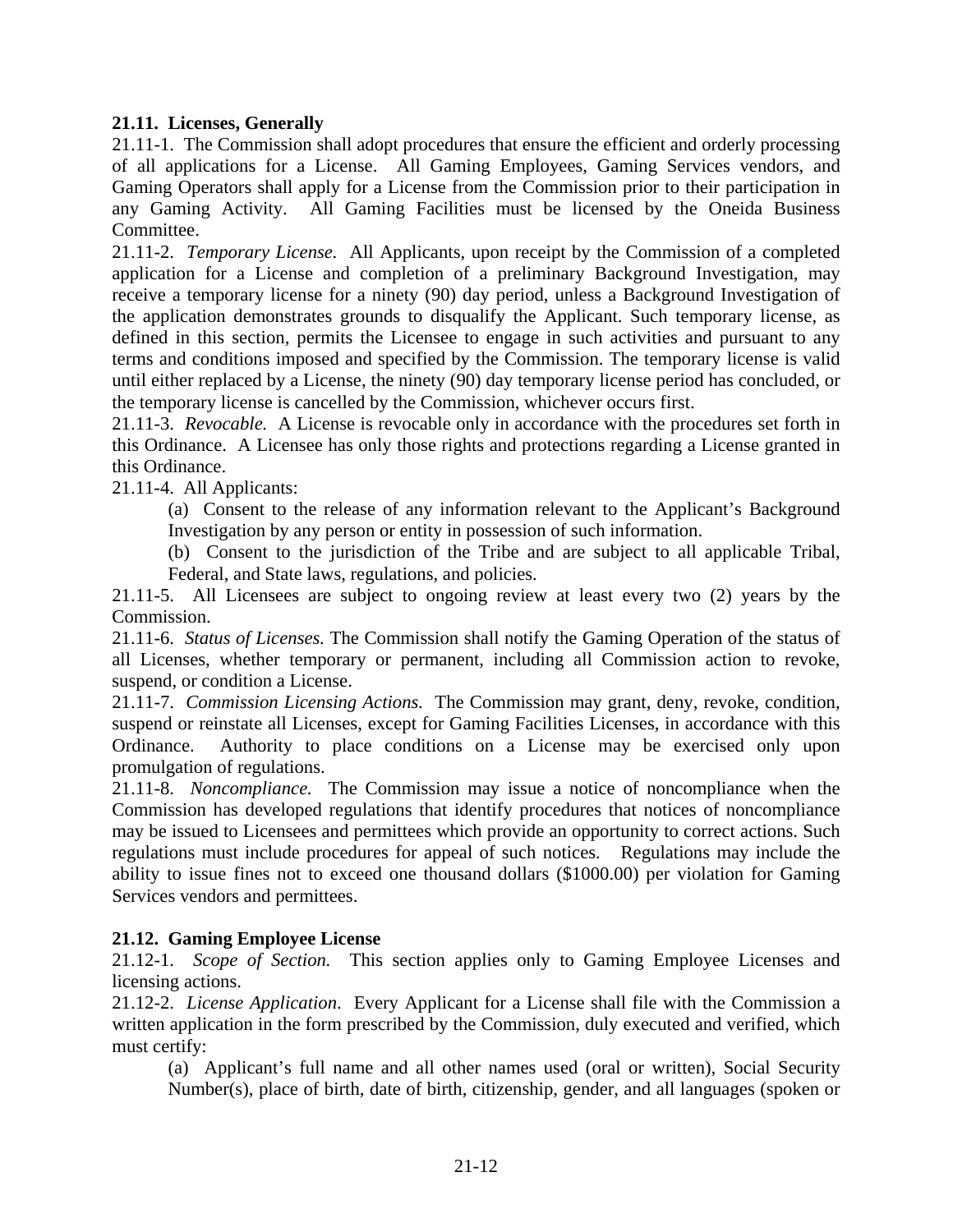written).

(b) Currently, and for the previous five (5) years: business and employment positions held, ownership interests in those businesses, business and residence addresses, and driver's license number(s).

(c) The names and current addresses, of at least three (3) personal references, including one (1) personal reference, who were acquainted with the Applicant during each period of residence listed in subsection (b) above.

(d) Current business and residence telephone numbers.

(e) A description of any existing and previous business relationships with Indian Tribes, including ownership interest in those businesses.

(f) A description of any existing and previous business relationship with the Gaming industry generally, including ownership interest in those businesses.

(g) The name and address of any licensing or regulatory agency with which the Applicant has filed an application for a license or permit related to Gaming, whether or not such license or permit was granted.

(h) The name and address of any licensing or regulatory agency with which the Applicant has filed an application for an occupational license or permit, whether or not such license or permit was granted.

(i) For each felony conviction or ongoing prosecution or conviction, the charge, the name and address of the court involved, and the date and disposition if any.

(j) For each misdemeanor or ongoing misdemeanor prosecution (excluding violations for which jail time is not part of the potential sentence) within ten (10) years of the date of the application, the name and address of the court involved, and the date and disposition.

(k) For each criminal charge (excluding charges for which jail time is not part of the potential sentence) whether or not there is a conviction, if such criminal charge is within ten (10) years of the date of the application and is not otherwise listed pursuant to subsections (i) or (j) of this section, the criminal charge, the name and address of the court involved and the date and disposition.

(l) A photograph.

(m) Fingerprints consistent with procedures adopted by the Commission which meet the criteria set forth in 25 C.F.R. section 522.2(h). The Commission is the agency that takes the fingerprints.

(n) Any other information the Commission deems relevant for a Gaming Employee License.

(o) A statement that each Applicant has read and understands notices and NIGC requirements relating to:

(1) The Privacy Act of 1974;

(2) Fraud and False Statements Act; and

(3) Fair Credit Reporting Act.

21.12-3. *License Qualifications*. No License may be granted if the Applicant:

(a) Is under the age of eighteen (18).

(b) Unless pardoned for activities under this subsection by the Tribe, or pardoned for activities under this subsection by another Federally-recognized Indian Tribe for an action occurring within the jurisdiction of the Federally-recognized Indian Tribe, or pardoned for activities under this subsection by the state or Federal government, has been convicted of, or entered a plea of guilty or no contest to, any of the following: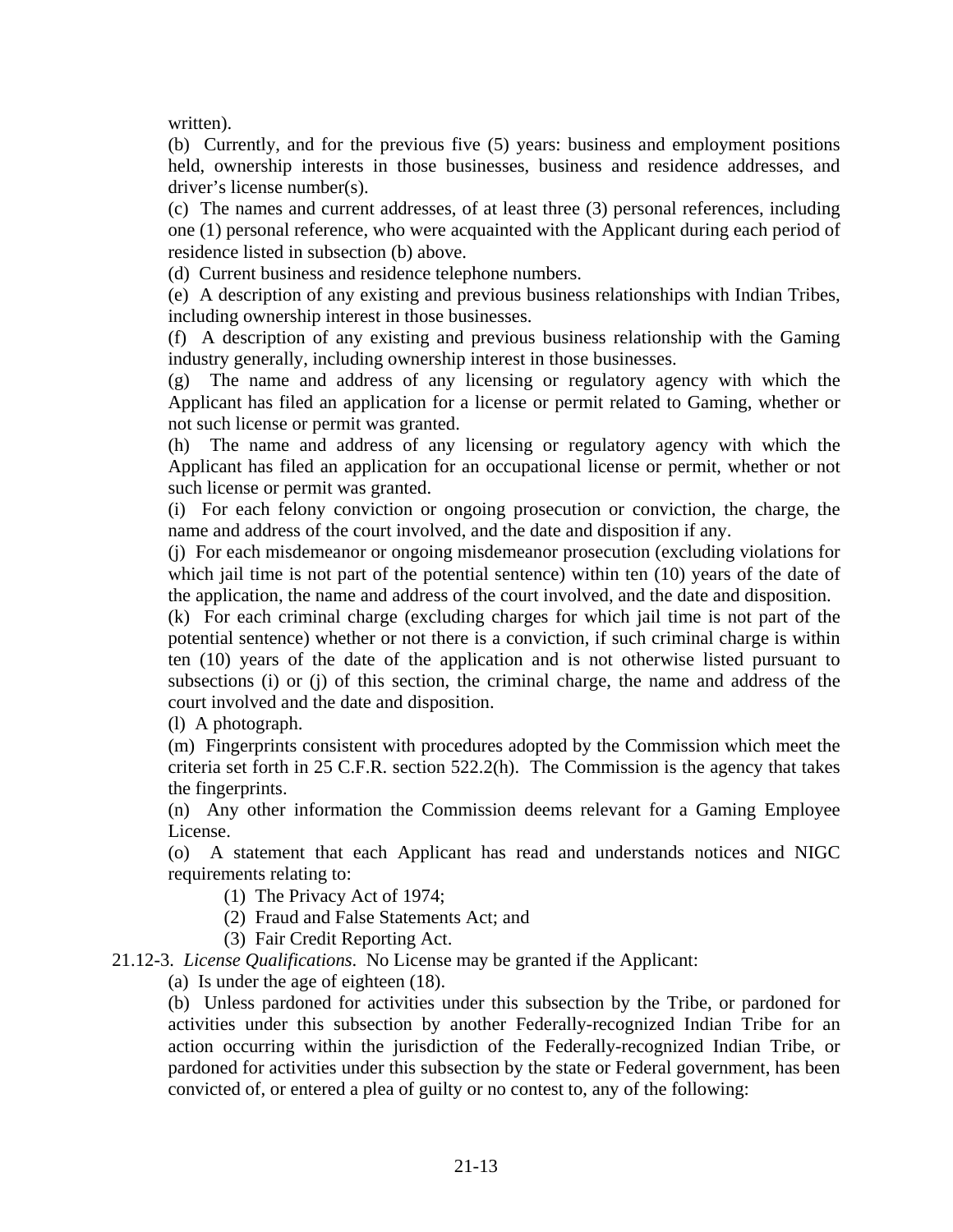(1) Any gambling-related offense;

(2) Any offense involving Fraud or misrepresentation;

(3) Any offense involving a violation of any provision of chs. 562 or 565, Wis. Stats., any rule promulgated by the State of Wisconsin Department of Administration, Division of Gaming or any rule promulgated by the Wisconsin Racing Board;

(4) A felony not addressed in paragraphs (1), (2), or (3), during the immediately preceding ten (10) years; or

(5) Any offense involving the violation of any provision of Tribal law regulating the conduct of Gaming Activities, or any rule or regulation promulgated pursuant thereto.

(c) Is determined to be a person whose prior activities, criminal record, reputation, habits, or associations pose a threat to the public interest or to the effective regulation and control of Gaming or create or enhance the dangers of unsuitable, unfair, or illegal practices, methods, or activities in the operation of Gaming Activities or the carrying on of the business and financial arrangements incidental thereto.

(d) Possesses a financial interest in or management responsibility for any Gaming Activity or Gaming Services vendor, or he or she has any personal, business, or legal relationship which places him or her in a conflict of interest as defined in this Ordinance or the Conflict of Interest Policy.

(e) Each person licensed as a Gaming Employee has a continuing obligation to inform the Commission immediately upon the existence of any circumstance or the occurrence of any event which may disqualify him or her from being licensed as a Gaming Employee. Failure to report any such occurrence may result in suspension or revocation of the Gaming Employee's License.

## 21.12-4. *Initial Eligibility Determination.*

(a) Based on the results of the preliminary Background Investigation, the Commission shall make an initial determination regarding an Applicant's eligibility and either:

(1) Grant a temporary license, with or without conditions, to the Applicant; or

(2) Deny the License application and provide notice to the Applicant that he or she may request a hearing regarding the decision consistent with subsection (b) below.

(b) If the Commission determines that an Applicant is ineligible for a License, the Commission shall notify the Applicant. The Commission shall set forth regulations for an Applicant to review any information discovered during the preliminary Background Investigation prior to scheduling a hearing under section 21.12-10. The suspension or revocation hearing provisions set forth at section 21.12-9 do not apply to Initial Eligibility Determinations.

21.12-5. *Eligibility Determination and Notification to NIGC*. When a Gaming Employee begins employment at a Gaming Operation, the Commission shall:

(a) Require the Gaming Employee to submit a completed application for employment that contains the notices and information listed in section 21.12-2;

(b) Review the Background Investigation of the Gaming Employee. Within sixty (60) days after a Gaming Employee begins employment at a Gaming Facility under a temporary license, the Commission shall make an eligibility determination regarding whether the Gaming Employee may receive a License based upon the results of the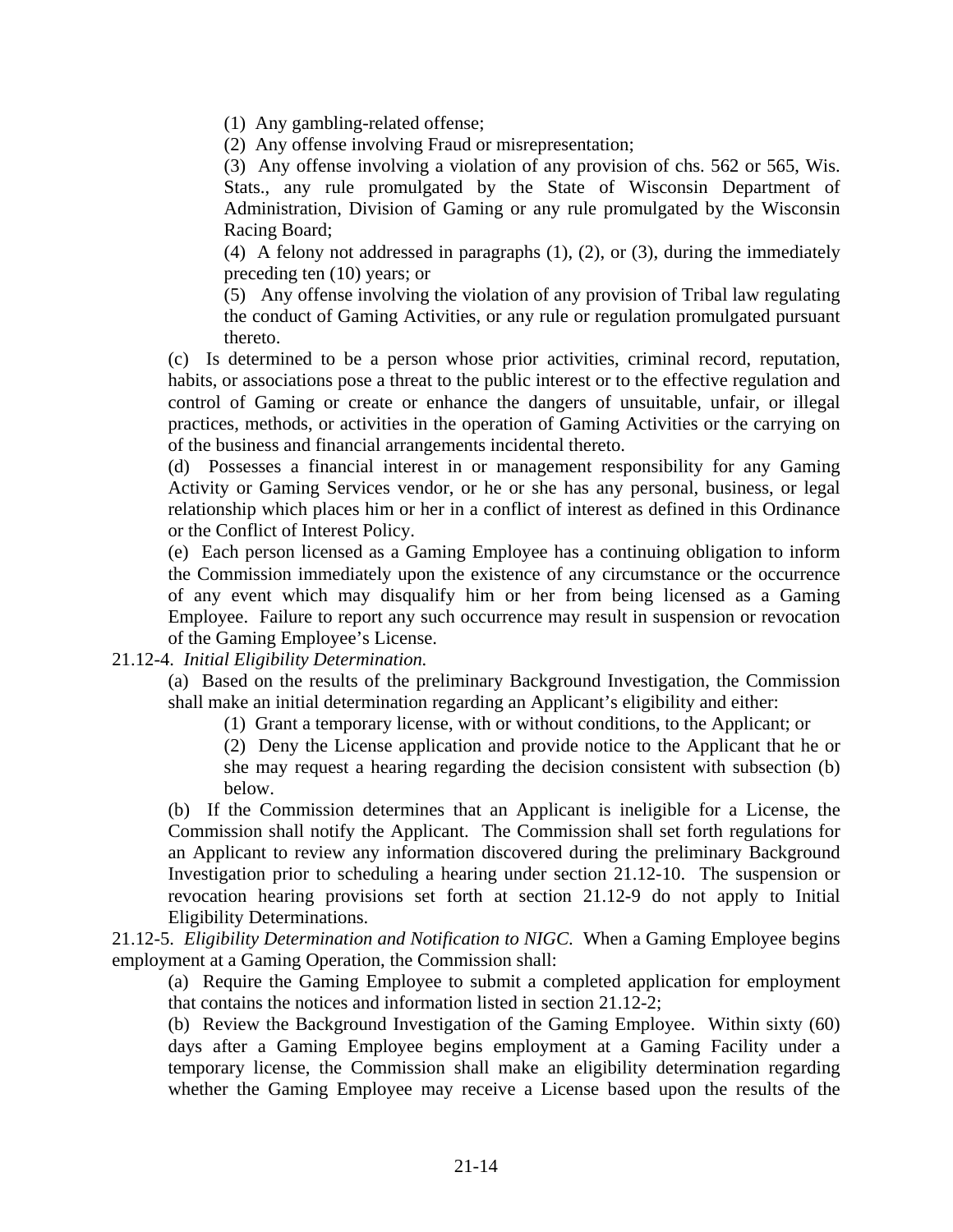Background Investigation.

(c) Create an investigative report based on each Background Investigation performed. The investigative report must include the steps in conducting the Background Investigation, results obtained, conclusions reached and the basis for those conclusions.

(d) Prior to issuing a License to a Gaming Employee and within sixty (60) days after the Gaming Employee begins employment at a Gaming Facility, submit a notice of results of the Background Investigation to the NIGC for inclusion in the Indian Gaming Individual Record System. The notice of results must include the following, provided that any additional or alternate information must be forwarded as directed in regulations or rules adopted by NIGC:

(1) The Gaming Employee's name, date of birth and social security number.

(2) The date on which the Gaming Employee began employment.

(3) A summary of the information presented in the investigative report, including:

(A) License(s) that have previously been denied;

(B) Gaming licenses that have been revoked, even if subsequently reinstated;

(C) Every known criminal charge brought against the Gaming Employee within the last ten (10) years of the date of the application;

(D) Every felony of which the Gaming Employee has been convicted or any ongoing prosecution.

(4) a copy of the eligibility determination made under section 21.12-5(b).

(e) All applications, Background Investigations, investigative reports, suitability determinations, findings and decisions of the Commission must be retained in the Commission's files for a period of at least three (3) years from the date the Gaming Employee's employment is terminated.

21.12-6. *License Issuance.* The Commission may issue a License to a Gaming Employee at any time after providing NIGC with a notice of results as required under section 21.12-5(d); however, a Gaming Employee who does not have a License ninety (90) days after the start of employment must have his or her employment terminated. The Commission shall notify the NIGC of the issuance or denial of a License to a Gaming Employee within thirty (30) days after the License is issued or denied.

(a) Any Gaming Employee License issued under this section is effective from the date of issuance and must contain the Gaming Employee's photograph, the Gaming Employee's name, and the date that the License became effective. If a Gaming Employee is promoted, transferred, reassigned, or the position is reclassified, the Gaming Employee shall notify in writing the Commission, and the Commission shall review the Gaming Employee's License. The Commission retains the right to grant, deny, revoke, condition, suspend, or reinstate Licenses subject to the right to appeal the decision under the processes set forth in this Ordinance.

21.12-7. *Requirement to Wear License.* During working hours, all Licensees shall wear their License in a conspicuous place that is plainly visible by all employees, the Nation's Gaming patrons and surveillance.

21.12-8. *NIGC Review.*

(a) During a thirty (30) day period, beginning when the NIGC receives a notice of results submitted pursuant to section 21.12-5(d) above, the Chairman of the NIGC may request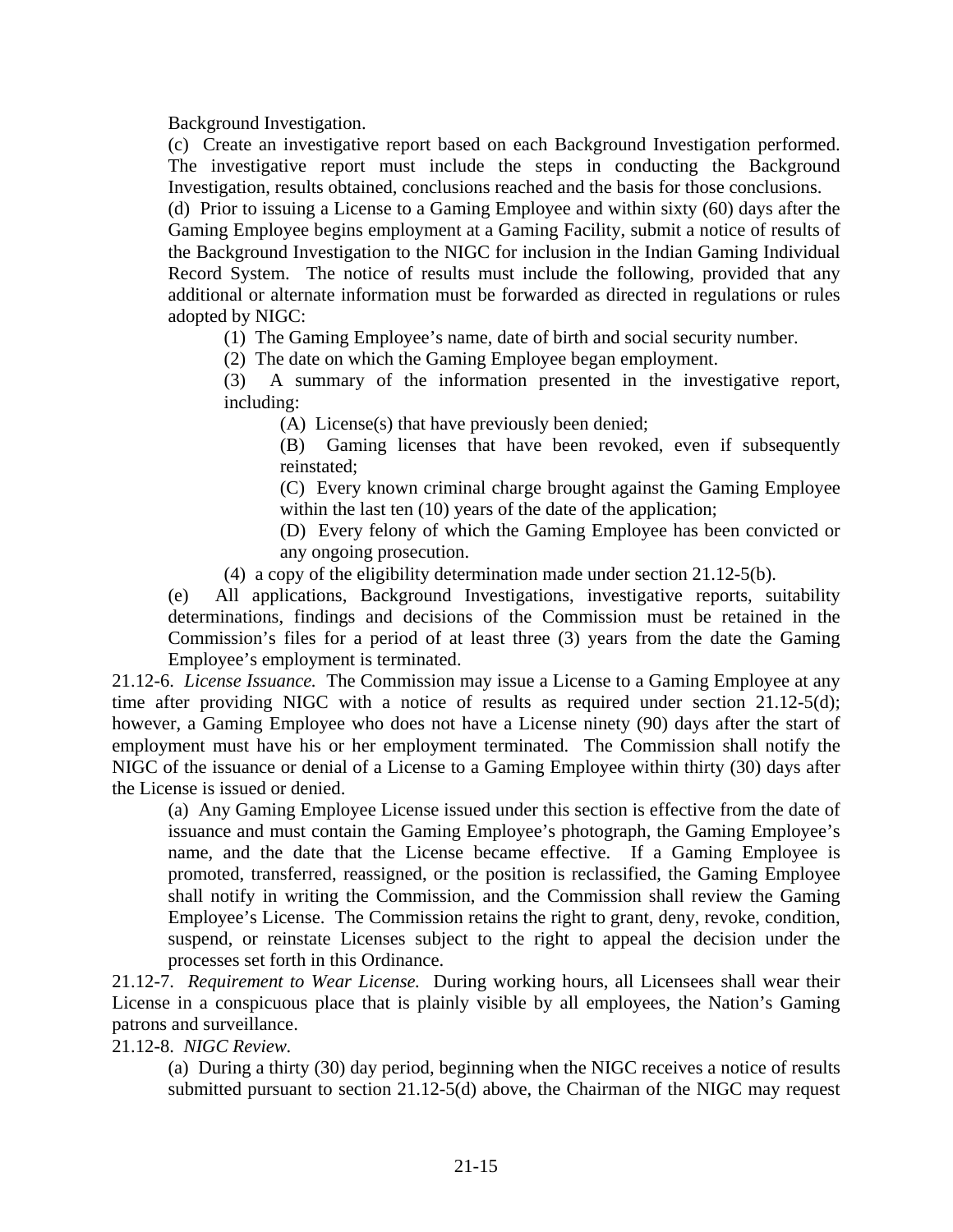additional information from the Commission concerning the Gaming Employee. Such a request suspends the thirty (30) day period until the Chairman receives the additional information.

(b) If, within the thirty (30) day period after NIGC receives the notice of results, the NIGC notifies the Commission that it has no objection to the issuance of a License, and the Commission has not yet issued a License to the Gaming Employee, the Commission may grant the License to the Gaming Employee.

(c) If, within the thirty (30) day period after NIGC receives the notice of results, the NIGC provides the Commission with a statement itemizing objections to the issuance of a License, the Commission shall reconsider the application, taking into account the objections itemized by the NIGC. The Commission shall make the final decision whether to issue a License to the Gaming Employee, or if the Gaming Employee has already been licensed, whether to suspend or revoke the License in accordance with section 21.12-9.

(d) Upon receipt of notification from the NIGC that a Gaming Employee who has already been licensed is not eligible for employment, the Commission shall immediately suspend the License in accordance with section 21.12-9.

21.12-9. *Suspension or Revocation of Licenses.* Except as provided in section 21.12-8(d) or 21.12-9(c), no License may be suspended or revoked except after notice and opportunity for hearing.

(a) *Basis for Licensing Action.* The Commission may suspend, condition, or revoke any License issued under this Ordinance if:

(1) After the issuance of a License, the Commission receives from the NIGC or other source reliable information indicating that a Gaming Employee is not eligible for a License under section 21.12-3 or such information would justify the denial of the renewal of any License, the Commission shall issue a written notice of suspension;

(2) The Commission issues a written notice of suspension demonstrating that the Licensee:

(A) Has knowingly made a materially false or misleading statement in any application for a License, in any amendment thereto, or in response to a request by the Commission for supplemental information or in connection with any investigation of the Commission;

(B) Has knowingly promoted, played, or participated in any gaming activity operated in violation of the Compact, Tribal or federal law, and this Ordinance;

(C) Has bribed or attempted to bribe, or has received a bribe from, a Commissioner or any other person in an attempt to avoid or circumvent any applicable law;

(D) Has falsified any books or records relating to any transaction connected with the operation of Gaming Activity;

(E) Has refused to comply with any lawful directive of the Tribe, the Federal government, or any court of competent jurisdiction; or

(F) Has been convicted of, or entered a plea of guilty or no contest to, a crime involving the sale of illegal narcotics or controlled substances.

(b) *Suspension Notice.* The Commission's notice of suspension must be in writing and must, at a minimum, notify the Licensee of the following: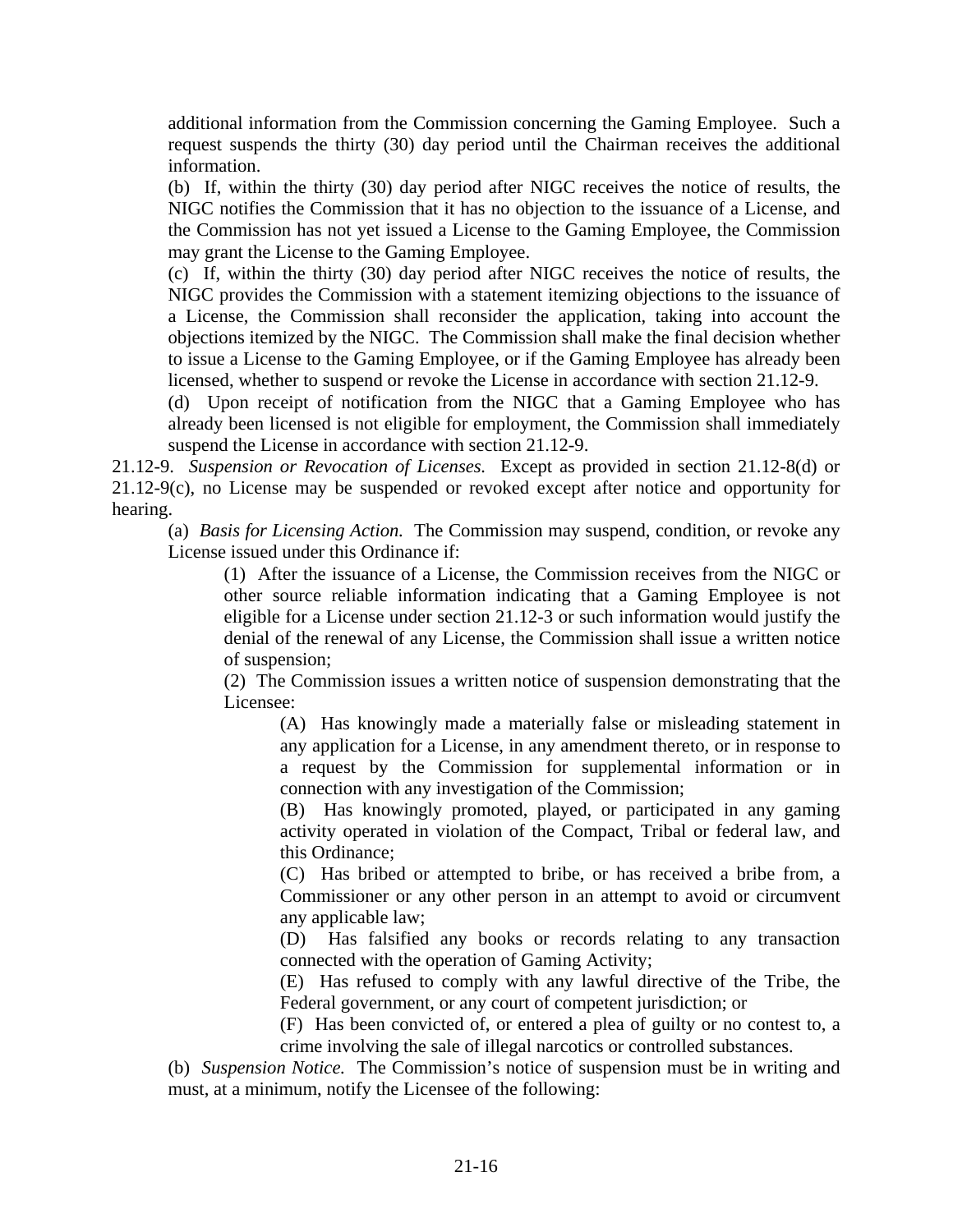(1) The Licensee's right to review a file prior to any hearing regarding the notice of suspension, and to make copies of any documents contained in that file;

(2) The Licensee's right to request a hearing on the proposed licensing action, to present documents and witness testimony at that hearing to be represented by counsel;

(3) The specific grounds upon which the proposed licensing action is based, including citations to relevant sections of this Ordinance, the IGRA, any applicable Regulations and/or the Compact; and

(4) The time and place set by the Commission for the Licensee's hearing.

(c) *Immediate Suspension.* If, in the judgment of the Commission, the public interest, and effective regulation and control of Gaming Activities requires the immediate exclusion of a Licensee, the Commission may immediately suspend a License prior to the conduct of a hearing on the matter. Such an immediate suspension may take effect upon service of the notice of immediate suspension.

(d) Any notice of suspension or notice of immediate suspension must set forth the times and dates for when the Licensee may review his or her file and the date for a hearing on any proposed licensing action.

(e) Within fifteen (15) business days after a hearing, the Commission shall issue a final written licensing decision and decide whether to suspend, uphold an immediate suspension, revoke, or take other action concerning a License. If the License was suspended, conditioned or revoked based on information from the NIGC or other source under section 21.12-8(d) or 21.12-9(a)(1), the Commission shall forward a copy of its decision to NIGC within forty-five (45) days of receiving NIGC's or the other source's notification indicating that a Gaming Employee is not eligible for a License.

(f) If a Licensee fails to appear for his or her hearing before the Commission, that right is deemed to have been waived and the Commission will proceed on the proposed licensing action by default.

(g) Unless identified in this Ordinance or regulations of the Commission, the hearing processes set forth in the Tribe's administrative procedures law apply.

21.12-10. *Original Hearing Body.* Any person aggrieved by a licensing decision of the Commission may appeal the decision by filing a request for an original hearing before the Commission. The Licensee may file any such request with the Commission in writing on or before the fifteenth (15th) day following receipt of the Commission's decision. The Commission shall certify the record, developed in section 21.12-4 or 21.12-9(a), within thirty (30) days of the date of the filing of the request for an original hearing. The Commissioners serving on the original hearing body may not include the Commissioners who participated in the licensing decision from which the original hearing is scheduled. The Commission may determine to review the decision solely on the licensing decision record and briefs filed regarding the request for reconsideration. The Commission may also, in its sole discretion, grant oral argument. The Commission shall issue a written decision determining whether to uphold the Commission's licensing decision, including whether to revoke or reinstate a License, within one hundred twenty (120) days from receipt of the request for the original hearing. The Commission's decision is considered an original hearing decision and an appeal may be made to the Judiciary as an appeal of an original hearing body.

21.12-11. *Notice to Oneida Business Committee*. Prior to any suspension or revocation of a License of the gaming general manager, the Commission shall provide notice to the Oneida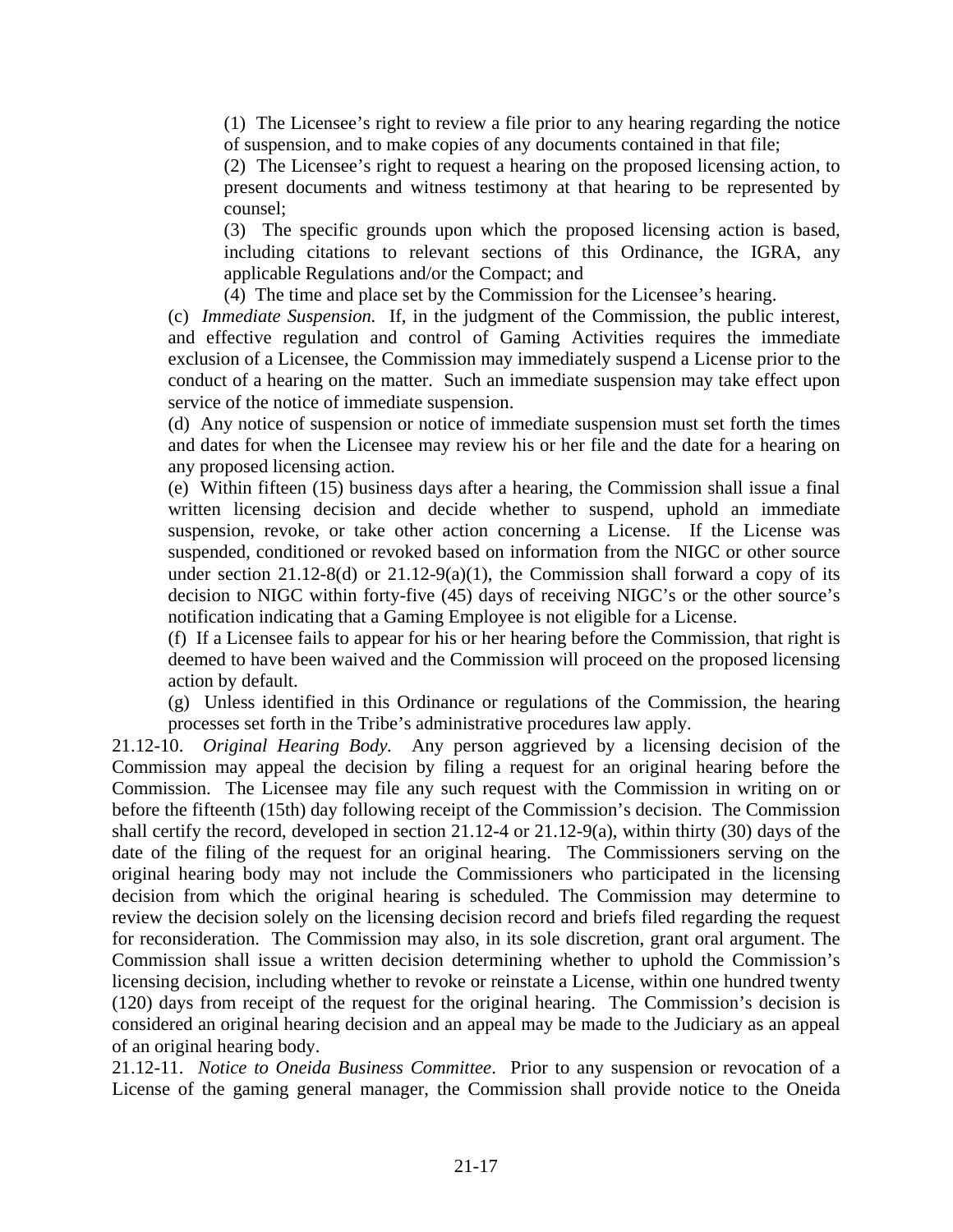Business Committee twenty-four (24) hours prior to the issuance of the suspension or revocation. 21.12-12. *Record of Proceedings*. The Commission shall maintain a complete and accurate record of all licensure proceedings.

21.12-13. Revocation of a License is solely limited to the licensing matter. Employment related processes resulting from revocation of a License are determined solely through the personnel processes and procedures of the Tribe and are not licensing matters governed by this Ordinance.

# **21.13. Gaming Services Licensing and Non-Gaming Services Permitting**

21.13-1. *Scope of Section.* This section applies to all individuals and entities providing Gaming Services. The requirements of this Section are in addition to, and do not alter or amend any requirements imposed by the Oneida Vendor Licensing Law.<sup>2</sup>

21.13-2. *Gaming Services License or Non-Gaming Services Permit Required.*

(a) *Gaming Services License.* Any Gaming Services vendor providing Gaming related contract goods or services as defined under Article VII(A) of the Compact to the Gaming Operation shall possess a valid Gaming Services License.

(b) *Non-Gaming Services Permit.* Any vendor providing non-gaming related goods or services to the Gaming Operation shall possess a valid Non-Gaming Services permit.

(c) Determinations regarding the issuance of a License or permit under this section must be made by the Commission which may be subject to requests for reconsideration by the Gaming Services vendor within fourteen (14) business days of receipt by the Gaming Services vendor of the notice of License or permit determination.

21.13-3. *Approved Gaming Services Vendor List.* The Commission shall maintain an updated and complete list of all Gaming Services vendors that possess current and valid Gaming Services Licenses or Non-Gaming Services permits from the Commission, which is known as the Approved License and Permit List. Gaming Operations may only do business with vendors that possess valid and current Gaming Services Licenses or Non-Gaming Services permits and who appear on the Approved License and Permit List.

21.13-4. *Gaming Services License/Permit Application.* Every Applicant for a License or permit shall file with the Commission a written application in the form prescribed by the Commission, duly executed and verified which must provide and certify the following. Provided that, Non-Gaming Services vendors with less than two thousand five hundred dollars (\$2,500.00) in services for the prior fiscal year are only required to file a notice of doing business with the Commission.

(a) The Applicant's name and mailing address;

(b) The names and addresses of each officer or management official of the Applicant;

(c) A copy of the Applicant's articles of incorporation and by-laws, or if not a corporation, the Applicant's organizational documents;

(d) Identification of an agent of service for the Applicant;

(e) The name and address of each person having a direct or indirect financial interest in the Applicant;

(f) The nature of the License or permit applied for, describing the activity to be engaged

i

<sup>&</sup>lt;sup>2</sup> See also Appendix 1. Vendor Licensing/Permit.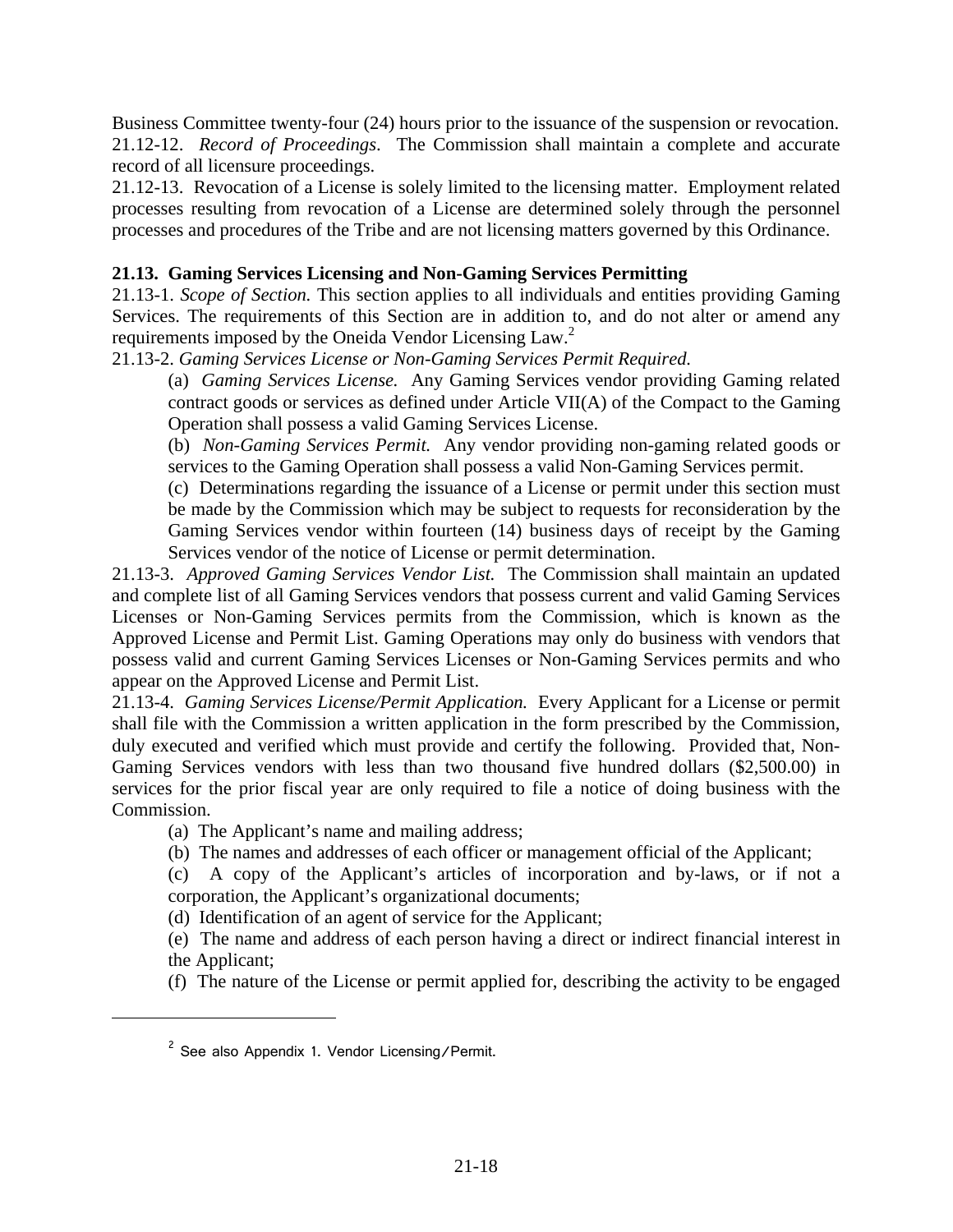in under the License or permit;

(g) Explicit and detailed disclosure of any criminal record, including any delinquent taxes owed to the United States, or any state, of the Applicant, any person involved in the organization, and any person of interest whose name appears or is required to appear on the application;

(h) Whether the Applicant is or has been licensed by the state of Wisconsin Office of Indian Gaming Regulation and Compliance and, if applicable, proof of current licensure;

(i) Whether the Applicant has been licensed in the state of New Jersey, Nevada, or by any other gaming jurisdiction, including any Indian Tribe or Tribal governmental organization and, if so, proof of such licensure and the status of any such License;

(j) Whether the Applicant has been denied a License by any gaming jurisdiction and, if so, the identity of the jurisdiction, the date of such decision and the circumstances surrounding that decision;

(k) Whether any License held by the Applicant has been refused renewal, conditioned, suspended or revoked by an issuing authority and, if so, the circumstances surrounding that action;

(l) A statement of waiver allowing the Tribe to conduct a Background Investigation of the Applicant and any person whose name appears or is required to appear on the application;

(m) Whether the Applicant or any person whose name appears or is required to appear on the application has or has had any business with the Tribe or any business or personal relationship with any of the Tribe's officers or employees;

(n) The name and contact information for all Tribes or Tribal organizations with whom the Applicant or any person whose name appears or is required to appear on the application has done business;

(o) Whether the Applicant or any person whose name appears or is required to appear on the application maintains any involvement in the business of wholesale distribution of alcoholic beverages;

(p) A statement that the Applicant has read and understands notices and NIGC requirements relating to:

(1) The Privacy Act of 1974;

(2) False statements; and

(3) The Fair Credit Reporting Act.

(q) All additional information necessary to allow the Commission to investigate the Applicant and any person whose name appears or is required to appear on the application.

21.13-5. *Signature on Application.* Applications for Licenses or permits must be signed by the following person:

(a) For companies and corporations (both for profit and non-profit), the highest ranking official of the corporation, or another person to whom the authority to execute the Application has been properly delegated.

(b) For a sole proprietorship, the principal owner.

(c) For a partnership, all partners.

(d) For a limited partnership, the general partner or partners.

21.13-6. *Incomplete Applications.* Applications that do not contain all information requested, including proper signatures, will be considered incomplete. Incomplete applications will not be considered by the Commission. The Commission shall notify an Applicant if an application is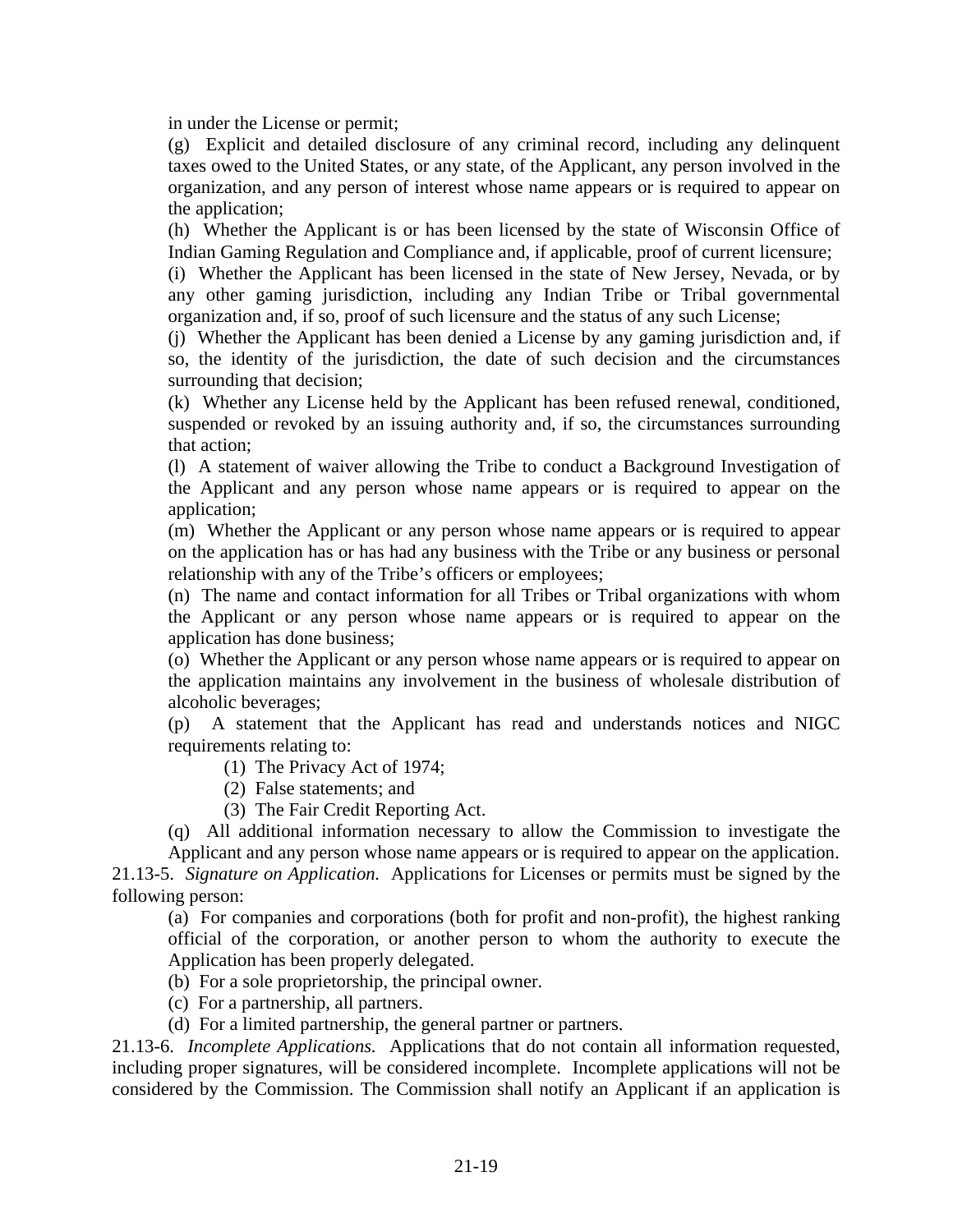incomplete and what additional information is necessary to complete the application. If an Applicant who has submitted an incomplete application, and been notified of the deficiency in that application, fails to provide the information requested by the Commission, the application will be returned to the Applicant and the file closed.

21.13-7. *Supplemental Information.* The Commission may, in its discretion, request supplemental information from the Applicant. Supplemental information requested by the Commission must be promptly submitted by the Applicant. An Applicant's failure or refusal to submit supplemental information requested by the Commission may constitute grounds for the denial of the application.

21.13-8. *Continuing Duty to Provide Information.* Applicants, permittees, and Licensees owe a continuing duty to provide the Commission with information and materials relevant to the Applicant's, permittee's, or Licensee's character or fitness to be licensed, including but not limited to any change in the licensing or permitting status of the Applicant, permittee, or Licensee in any foreign jurisdiction. An Applicant's, permittee's, or Licensee's failure to notify the Commission promptly of inaccuracies on an application or new information or materials relevant to the Applicant may constitute grounds to deny, suspend or revoke a License or permit. 21.13-9. *Background Investigations.* Background Investigations for Gaming Services vendors

must be conducted as follows.

(a) *Gaming Related Equipment Gaming Services Vendors under Fifty Thousand Dollars (\$50,000.00) in Goods and/or Services Annually.* The Commission shall conduct the Background Investigations that are sufficient to determine the eligibility for licensing of all Gaming Services vendors that provide or anticipate providing under fifty thousand dollars (\$50,000.00) in goods and services annually.

(b) *Gaming Related Equipment Gaming Services Vendors over Fifty Thousand Dollars (\$50,000.00) in Goods and/or Services Annually.* The Commission shall review the background investigation conducted by the Wisconsin Office of Indian Gaming Regulation, and shall conduct any necessary additional Background Investigation to ensure that the state background investigation is complete and current.

(c) *Other Non-Gaming Related Goods and/or Services Gaming Services Vendors.* The Commission shall conduct Background Investigations on a sufficient number of randomly selected applications in order to verify the accuracy of all applications. The random selection process must be identified by regulation of the Commission.

21.13-10. *Licensing Action in a Foreign Jurisdiction.* If the states of Wisconsin, New Jersey, Nevada or any other gaming jurisdiction refuses to renew a License or permit or conditions, suspends, or revokes the License or permit of an Applicant, permittee, or Licensee, such action may constitute grounds for similar action by the Commission.

21.13-11. *Claim of Privilege.* At any time during the licensing or permitting process, the Applicant may claim any privilege afforded by law. An Applicant's claim of privilege with respect to the production of requested information or documents or the provision of required testimony or evidence may constitute grounds for the denial, suspension or revocation of a License or permit.

21.13-12. *Withdrawal of an Application.* An Applicant may request to withdraw an application by submitting a written request to the Commission. The Commission retains the right, in its exclusive discretion, to grant or deny a request for withdrawal. An Applicant who withdraws an application is precluded from reapplying for a Gaming Services License or Non-Gaming Services permit for a period of one (1) year from the date the application was withdrawn.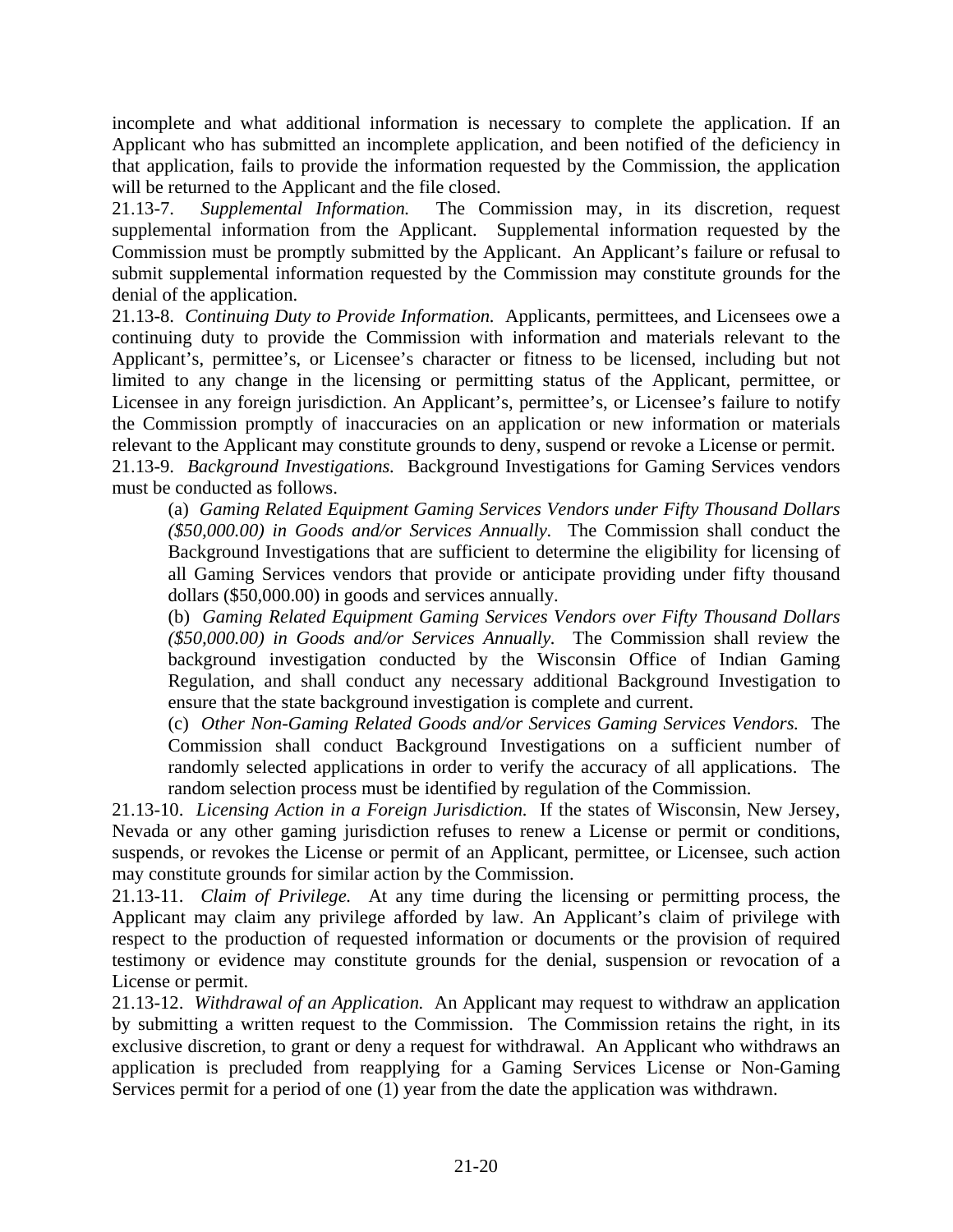21.13-13. *Suspension or Revocation of Gaming Services Licenses or Permits.* Except as provided in section 21.13-13(c), no License or permit may be suspended or revoked except after notice and opportunity for hearing.

(a) *Basis for Licensing or Permitting Action.* The Commission may suspend, modify, or revoke any Gaming Services License or Non-Gaming Services permit issued under this Ordinance if, after issuance of the License or permit, the Commission receives reliable information that would justify denial of the issuance or renewal of a License or permit, or if the Commission determines that the Licensee or permittee has:

(1) Knowingly made a materially false or misleading statement in any application for a License or permit, in any amendment thereto, or in response to a request by the Commission for supplemental information or in connection with any investigation of the Commission;

(2) Knowingly promoted, played, or participated in any Gaming Activity operated in violation of the Compact, or any Tribal or other applicable law;

(3) Bribed or attempted to bribe a Commissioner or any other person in an attempt to avoid or circumvent any applicable law;

(4) Falsified any books or records relating to any transaction connected with operation of Gaming Activity;

(5) Refused to comply with a lawful directive of the Tribe, the federal government, or any court of competent jurisdiction; or

(6) Been convicted of, or entered a plea of guilty or no contest to, a crime involving the sale of illegal narcotics or controlled substances.

(b) *Suspension Notice.* The Commission shall provide a Licensee or permittee with written notice of suspension, which must, at a minimum, notify the Licensee or permittee of the following:

(1) The Licensee's or permittee's right to conduct a file review prior to any hearing regarding the notice of suspension, and to make copies of any documents in that file;

(2) The Licensee's or permittee's right to present documents and witness testimony at the hearing and to be represented by counsel;

(3) The specific grounds upon which the suspension is based, including citations to relevant sections of this Ordinance, the IGRA, any applicable regulations and/or the Compact; and

(4) The time and place set by the Commission for the Licensee's or permittee's file review and hearing.

(c) *Immediate Suspension.* If, in the judgment of the Commission, the public interest, and effective regulation and control of others require the immediate exclusion of a Licensee or permittee, the Commission may immediately suspend a License or permit prior to a hearing on the matter. Such an immediate suspension takes effect upon service of the notice of immediate suspension.

(d) *File Review and Hearing.* Any notice of suspension or notice of immediate suspension must set forth the time and date for the Licensee or permittee to conduct a file review and for a hearing.

(e) *Final Written Decision.* Within fifteen (15) business days after a hearing, the Commission shall issue a final written decision and decide whether to suspend, uphold an immediate suspension, revoke, or take other action concerning a License or permit.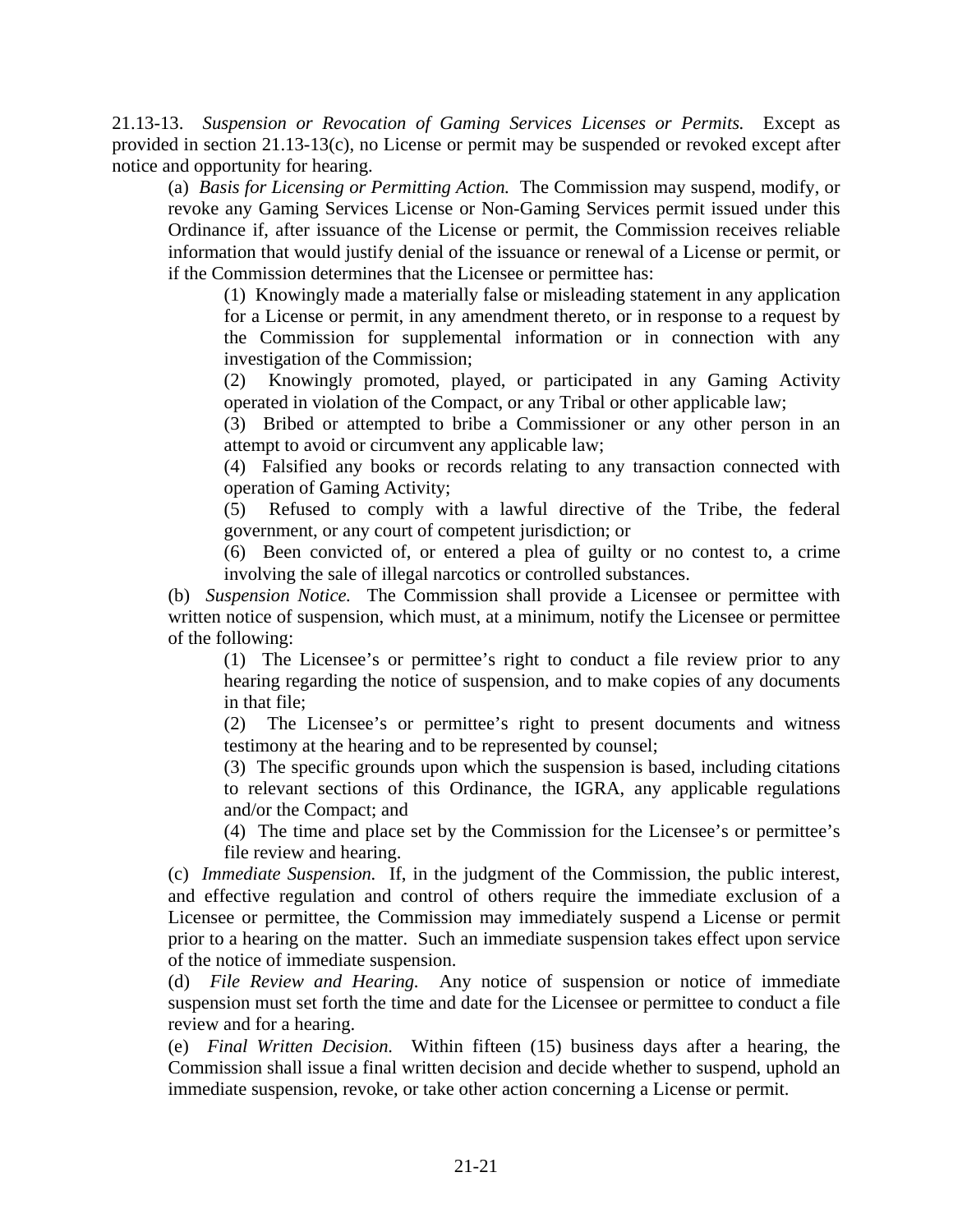(f) *Default.* If a Licensee or permittee fails to appear for his or her hearing before the Commission, that right is deemed to have been waived and the Commission will proceed on the proposed licensing action by default.

(g) Unless identified in this Ordinance or regulations of the Commission, the hearing processes set forth in the Oneida Administrative Procedures Act apply.

21.13-14. *Original Hearing Body.* Any person aggrieved by a licensing or permitting decision of the Commission may appeal the decision by filing a request for an original hearing before the Commission. The Applicant, Licensee or permittee may file such request with the Commission in writing on or before the fifteenth  $(15<sup>th</sup>)$  day following the receipt of the Commission's decision. The Commission shall certify the record, developed in section 21.13-9 or 21. 13 - 13(a), within thirty (30) days of the date of the filing on the request for an original hearing. The Commissioners participating in the initial licensing or permitting decision may not participate in the original hearing. The Commission may determine to review the decision solely on the licensing or permitting decision record and briefs filed regarding the request for reconsideration. The Commission may also, in its sole discretion, grant oral argument. The Commission shall issue a written decision within one hundred twenty (120) days from receipt of the request for the original hearing. The Commission's decision is considered an original hearing decision and an appeal may be made to the Judiciary as an appeal of an original hearing body.

# **21.14. Gaming Facility License**

21.14-1. The construction and maintenance of any Gaming Facility, and the operation of Gaming Activities, must be conducted in a manner which adequately protects the environment and the public health and safety, and must comply with requirements of the Compact and all other applicable health, safety, and environmental standards.

21.14-2. The Oneida Business Committee must receive, review and grant or deny any application for licensing any Gaming Facilities located within the Reservation. Applicants shall provide the Oneida Business Committee sufficient information to show the following:

(a) The Gaming Facility meets all applicable Federal and Tribal health and safety standards.

(1) To show compliance with applicable health and safety standards, Gaming Operator shall submit certified copies of Compliance Certificates issued by the agencies responsible for the enforcement of the health and safety standards.

(2) If health and safety standards are not met, proof must be submitted by Gaming Operator that the Gaming Facility is in the process of improvements which will place the Gaming Facility in compliance with the applicable standards.

(b) The Gaming Facility meets applicable federal and Tribal environmental standards.

(1) To show compliance with applicable environmental standards, Gaming Operator shall submit certified copies of an Environmental Assessment of the Gaming Facility which were prepared by the agency responsible for the enforcement of applicable environmental standards.

(2) If the applicable environmental standards are not met, proof must be submitted by Gaming Operator that Remediation of the Gaming Facility is being actively sought which will place the Gaming Facility in compliance with the applicable standards.

21.14-3. Upon receipt and review of the above information, the Oneida Business Committee shall deliberate and either grant or deny for failure to meet the requirements of protecting the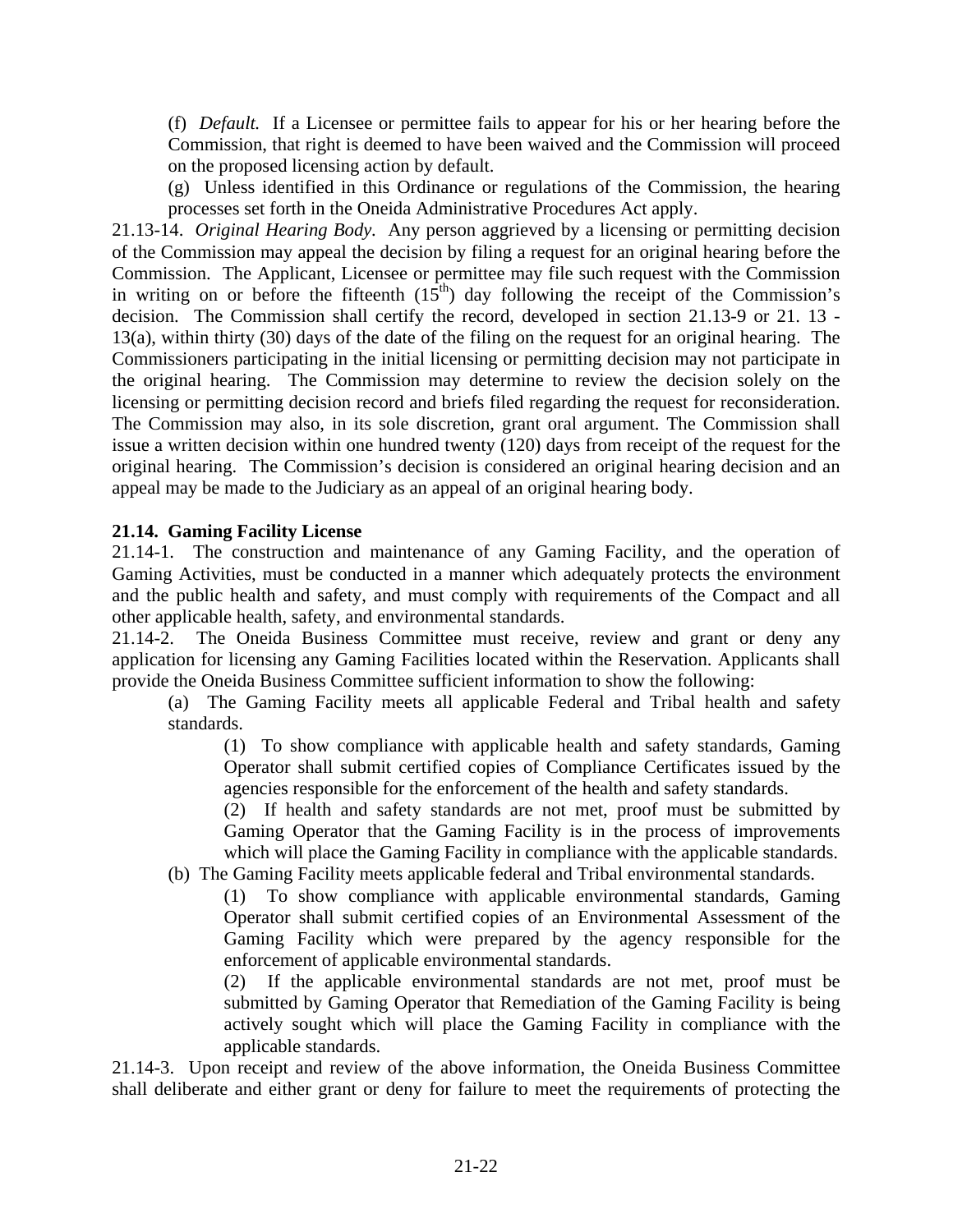health and safety of patrons, public and employees of a Gaming Facility License to the Applicant. The Oneida Business Committee shall submit to the NIGC a copy of each Gaming Facility License issued.

21.14-4. If the Oneida Environmental, Health and Safety Department notifies the Oneida Business Committee that a Gaming Facility will be closed by a governmental agency with proper authority due to environmental, health or safety concerns, the Oneida Business Committee shall suspend the License of the Gaming Facility. The Oneida Business Committee shall re-License the Gaming Facility after receiving the information required in section 21.14-2.

# **21.15. Gaming Operator License**

21.15-1. *Consent to Jurisdiction.* The application for License and the conduct of Gaming within the jurisdiction of the Tribe is considered consent to the jurisdiction of the Tribe in all matters arising from the conduct of Gaming, and all matters arising under any of the provisions of this Ordinance or other Tribal laws.

21.15-2. *License Required.* No Gaming Operator may conduct Gaming Activity unless such entity holds a valid and current Gaming Operator License issued by the Commission.

21.15-3. *Types of Licenses.* The Commission may issue each of the following types of Gaming Operator Licenses:

(a) *Tribally-Owned or Tribally-Operated Class II.* This License is required of all Tribally-owned or Tribally-operated Gaming Operations operating one or more Class II Gaming Activities.

(b) *Tribally-Owned or Tribally-Operated Class III.* This License is required for all Tribally-owned or Tribally-operated Gaming Operations operating one or more Class III Gaming Activities.

21.15-4. *Gaming Operator License Qualifications.* The Commission shall issue a Gaming Operator License to any Gaming Operation if:

(a) The Gaming Operation is to be located within the Reservation, or land taken into trust after October 17, 1988, for Gaming purposes;

(b) The Gaming Activity proposed to be played at the Gaming Operation is Class II or Class III Gaming as defined by this Ordinance and IGRA; and

(c) The proposed Gaming Operation is authorized by a resolution of the Oneida Business Committee.

21.15-5. *Provisions of General Applicability to All Gaming Operators*.

(a) *Site and Gaming Operator Specified.* Each Gaming Operator License may be applicable only to one (1) Gaming Operation and the Gaming Facility named on the License.

(b) *License Not Assignable.* No Gaming Operator License may be sold, lent, assigned or otherwise transferred.

(c) *Regulations Posted or Available.* Each Gaming Operator must have a copy of this Ordinance and any regulations promulgated thereunder available for inspection by any person at each Gaming Facility.

(d) *Display of License.* Each Gaming Operator must prominently display its License at each Gaming Facility.

21.15-6. *Grandfathered Gaming Facilities*. All Gaming Operators operating on the effective date of July 5, 2007, are hereby granted a License under this section.

21.15-7. *License Application Fees and License Taxes*. No application fees or License taxes may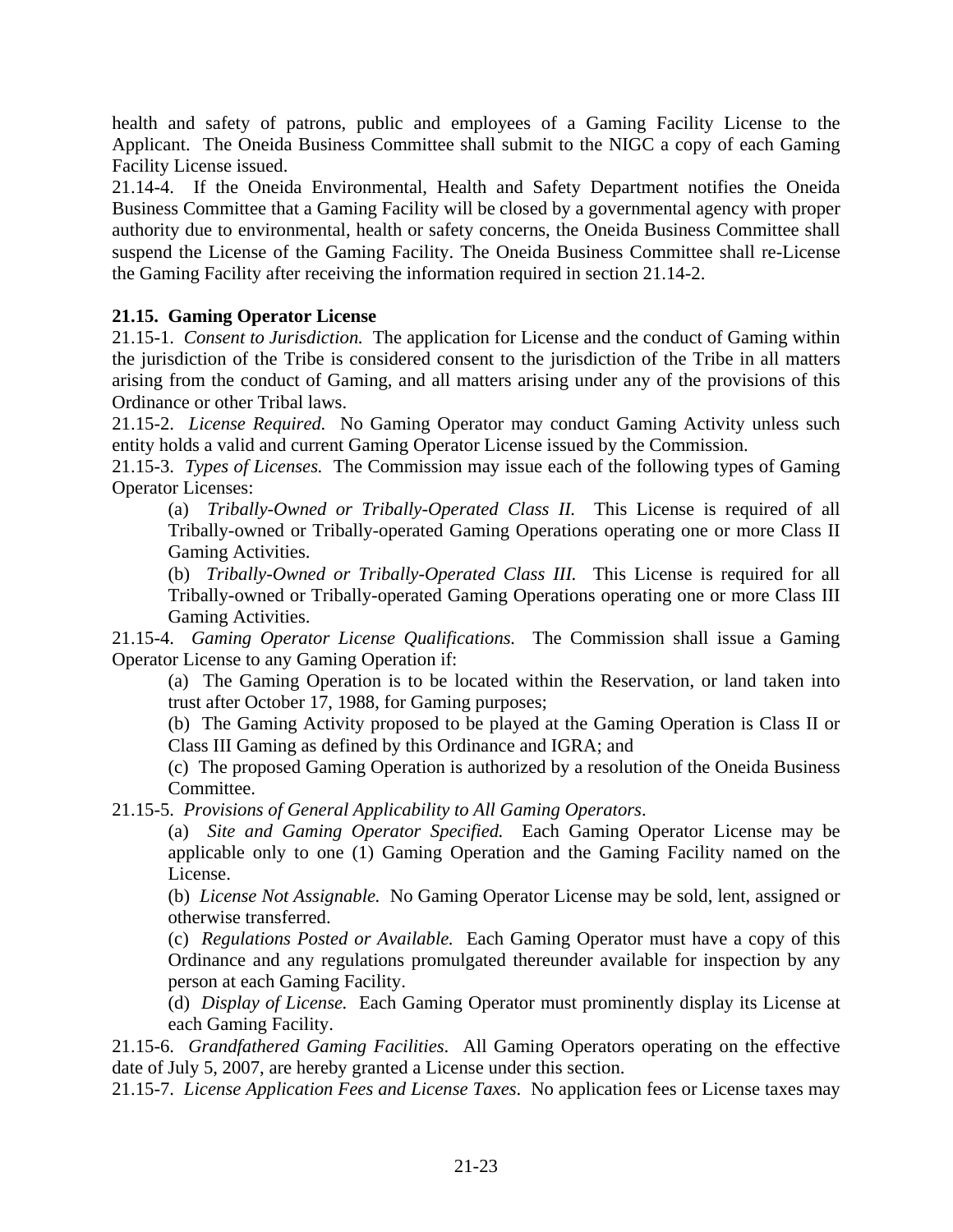be required by the Tribe for a Gaming Operator License.

21.15-8. *Closure of a Gaming Operation*. If the Commission finds that any Gaming Operation is operating in violation of this Ordinance, or otherwise presents a threat to the public, the Commission shall immediately notify the Oneida Business Committee. The Oneida Business Committee may close any Gaming Operation temporarily or permanently at any time with or without cause, at its sole discretion.

#### **21.16. Games**

21.16-1. Class II and Class III Games are hereby authorized by this Ordinance.

21.16-2. *Gaming Procedures*. Games operated under this Ordinance must be consistent with the Compact and any amendments thereto and the Internal Control Standards and Rules of Play of the Gaming Operation.

21.16-3. *Who May Not Play*. It is the policy of the Tribe that particular Gaming Employees, employees of the Commission, particular governmental officials, and consultants who directly advise the Commission or employees at Gaming Facilities regarding gaming related activities may not participate in Gaming Activities conducted at Gaming Operations. At a minimum, members of the Oneida Business Committee, the Commission, the gaming general manager, assistant gaming general managers, directors of individual Games and assistant directors of individual Games may not participate in any Gaming Activity within the Reservation.

(a) The Oneida Business Committee may identify by resolution additional positions restrictions on Gaming Activity conducted at Gaming Facilities. Such resolution must be on file with the Commission.

(b) The Commission and Senior Gaming Management shall each develop and maintain their own standard operating procedure identifying other positions and any applicable restrictions on Gaming Activity conducted at Gaming Facilities. The standard operating procedure and the list of positions must be on file with the Commission.

#### **21.17. Allocation of Gaming Funds**

21.17-1. Net Gaming revenues may only be used for the following purposes:

(a) To fund Tribal government operations, programs, or services.

(b) To provide for the general welfare of the Tribe and its members; provided that per capita payments may only be made pursuant to an approved revenue allocation plan.

- (c) To promote Tribal economic development.
- (d) To contribute to charitable organizations.
- (e) To assist in funding operations of other local governments.

(f) To fund programs designed to provide education, referrals, and treatment of Gaming addiction disorders.

(g) Any other purpose as determined by the Oneida General Tribal Council or the Oneida Business Committee which is not inconsistent with the Constitution of the Tribe and IGRA.

#### **21.18. Audits**

21.18-1. *Annual Audit.* An annual audit of each Gaming Operation must be conducted by an independent, certified public accounting firm according to generally accepted accounting principles. Copies of the annual audit must be provided to the Oneida Business Committee, the Oneida Audit Committee, the Commission, and the NIGC by said certified public accounting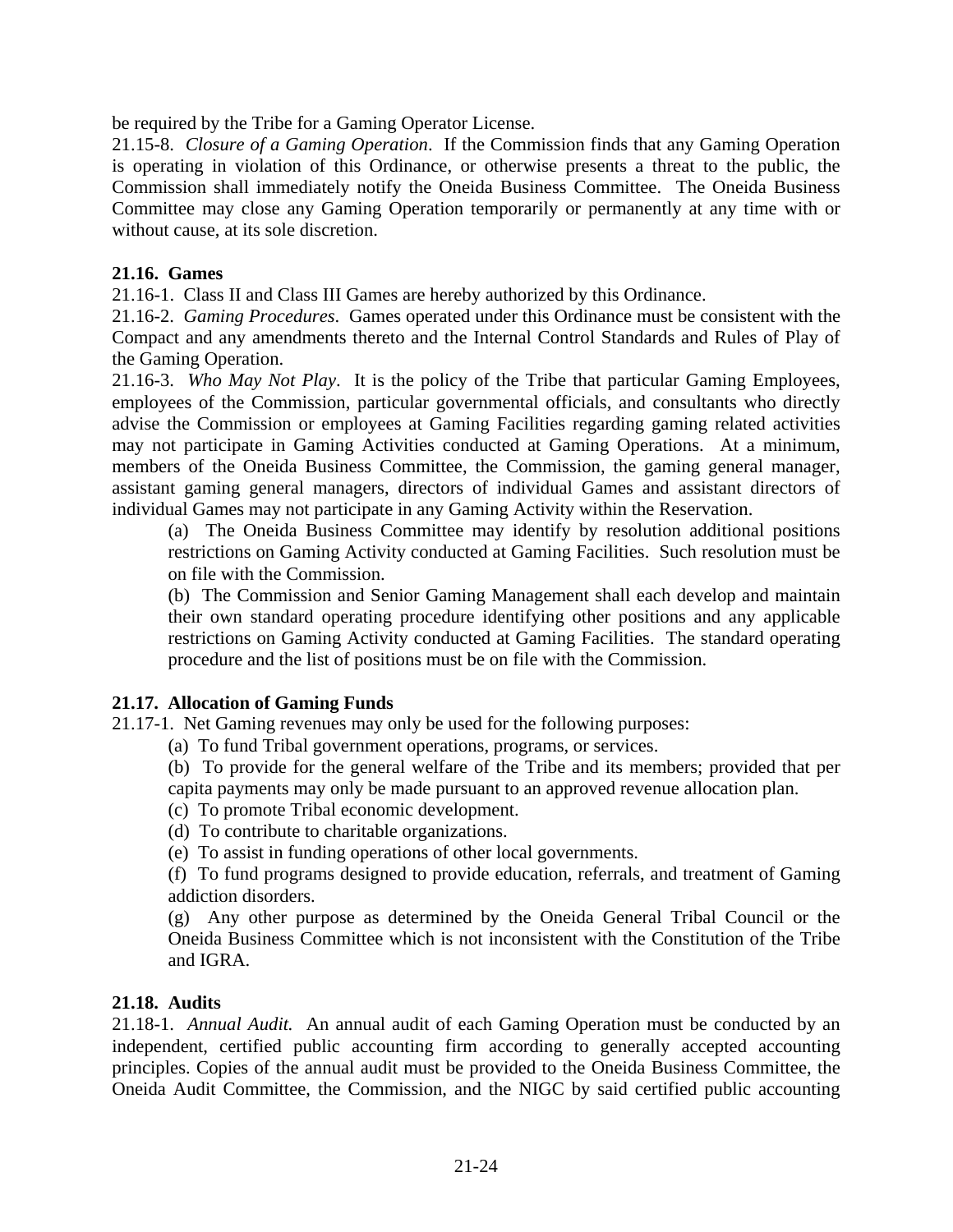firm.

(a) All contracts for supplies, services, or concessions for the Gaming Operations in excess of twenty-five thousand dollars (\$25,000.00) are subject to audit as prescribed in this section. Contracts for legal services and accounting services are exempt from this requirement.

21.18-2. *Other Audits.* All audits, other than the annual audit under section 21.18-1, must be conducted pursuant to the Oneida Audit Law or any other applicable law of the Tribe, and other audits authorized under the Compact.

21.18-3. *Request for Audits.* Any audit, except the annual audit which is mandated by IGRA, may be authorized at any time by the Oneida General Tribal Council, the Oneida Business Committee or the Oneida Audit Committee.

# **21.19. Enforcement and Penalties**

21.19-1. No individual or entity may own or operate a Gaming Facility unless specifically authorized to do so pursuant to this Ordinance.

21.19-2. *Violations/Prosecutions*. Violators of this Ordinance may be subject to disciplinary action and civil and/or criminal prosecutions.

21.19-3. *Remedies*. The Oneida Business Committee may authorize commencement of an action in any court of competent jurisdiction to recover losses, restitution, and forfeitures resulting from violations of this Ordinance.

| Adopted                   | GTC-7-05-04-A                        |
|---------------------------|--------------------------------------|
| <b>Emergency Amended</b>  | $BC-7-14-04-A$                       |
| Amendment                 | $BC-10-06-04-D$                      |
| <b>Emergency Amended</b>  | $BC-11-03-04-A$                      |
| <b>Permanent Adoption</b> | $BC-3-23-05-C$                       |
| Amended                   | $BC-9-23-09-D$                       |
| Amended                   | BC-06-25-14-C (effective 11 01 2014) |
| <b>Emergency Amended</b>  | BC-10-08-14-C (effective 11 01 2014) |
| Amended                   | BC-09-09-15-A (effective 09 09 2015) |